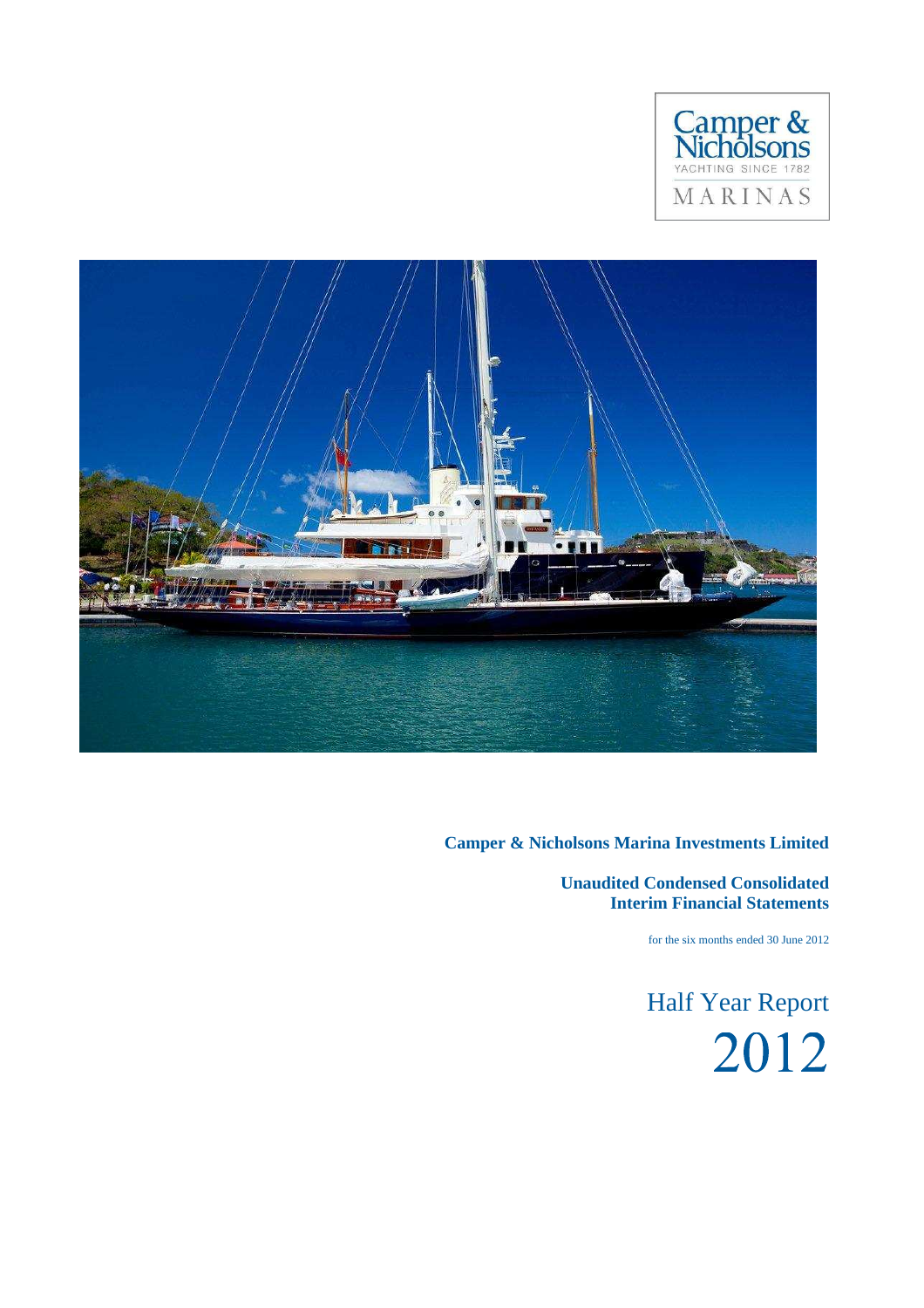# **Index**

|                                                                            | Page |
|----------------------------------------------------------------------------|------|
| Chairman's statement                                                       | 2    |
| <b>Business Review</b>                                                     | 3    |
| <b>General Information</b>                                                 | 11   |
| Independent review report                                                  | 12   |
| Unaudited Condensed Consolidated Statement of Comprehensive Income         | 13   |
| Unaudited Condensed Consolidated Statement of Changes in Equity            | 14   |
| Unaudited Condensed Consolidated Statement of Financial Position           | 15   |
| Unaudited Condensed Consolidated Statement of Cash Flows                   | 16   |
| Notes to the Unaudited Condensed Consolidated Interim Financial Statements | 17   |

Cover picture: The J Class Velsheda built by Camper & Nicholsons, berthed at the Port Louis Camper & Nicholsons Marina with her support craft Bystander in the background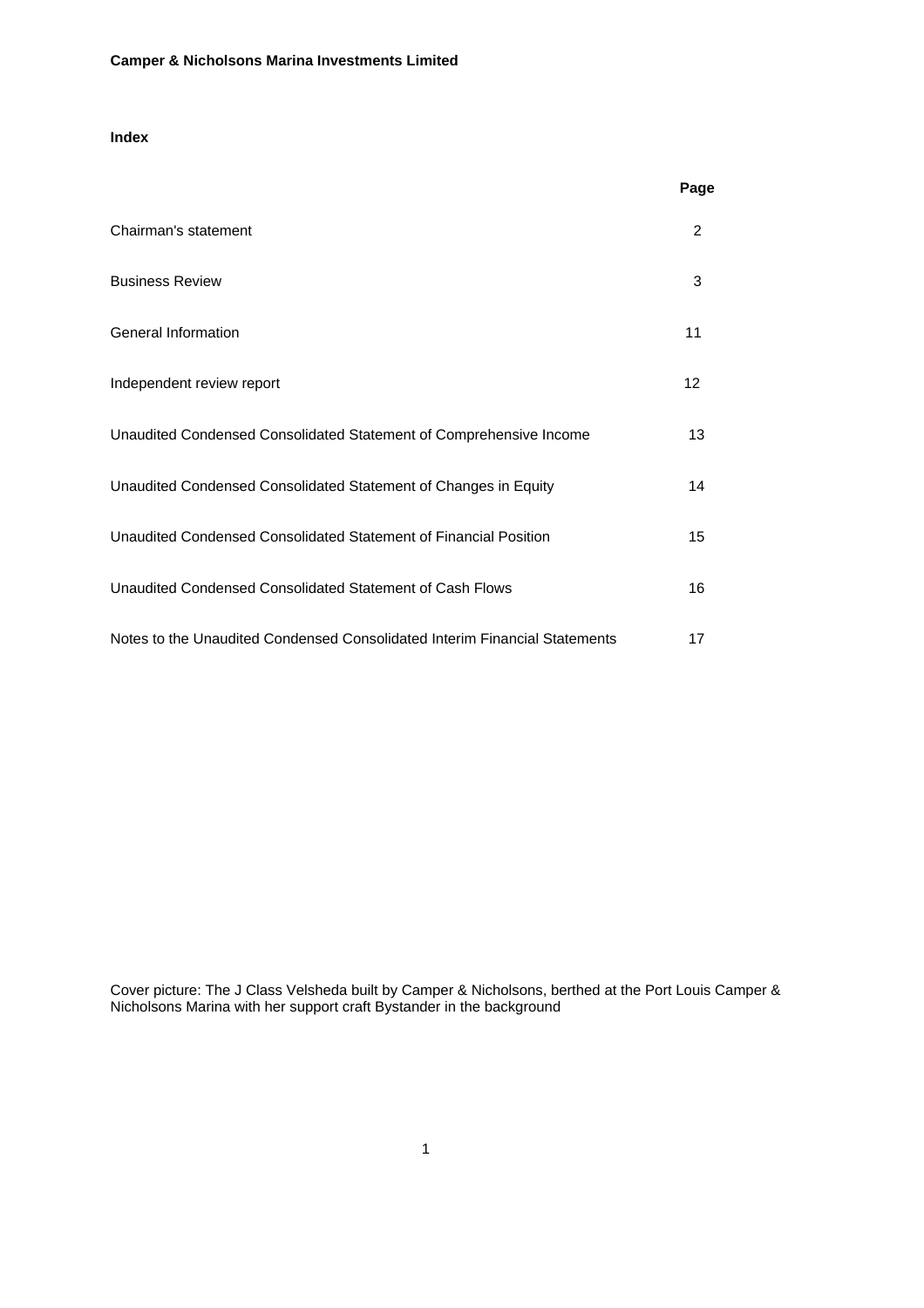# **CHAIRMAN'S STATEMENT**

As reported with the 2011 Results we continued with actions to strengthen the Company and the results of these actions are starting to be reflected in these results.

- Total Group revenues increased by 17% from €3.2 million to €3.7 million. Excluding berth sales, revenues increased by 34%.
- Our third party business increased revenues from  $\epsilon$ 0.3 million to  $\epsilon$ 0.8 million. In Europe and the Caribbean we have a number of multi-year services agreements and further agreements under negotiation.
- The underlying performance of the businesses showed further improvement with a reduced operating loss of €1.0 million in the first half of 2012 as compared with €2.4 million loss in the same period last year.
- With some increase in the working capital requirements in the marinas and the third party business, net cash flow from operating activities is an outflow of €1.0 million as compared with the €0.6 million outflow in the same period in 2011.
- The first year of operation of CNFE, our Hong Kong joint venture has shown an encouraging start and the venture remains engaged in a number of active discussions with marina projects in China.
- With the continuing difficult economic conditions we completed only one small berth sale. This lack of berth sales has adversely impacted the results in the first half. However, we do have in hand a number of active negotiations which we are hopeful will contribute to our results in 2012.

Notwithstanding these actions, both the overall economic backdrop along with the markets in which we operate remain extremely challenging and results have been disappointing. The loss before tax of €1.7 million improved from the  $\epsilon$ 3.2 million loss in the first half of 2011. With the benefit in 2012 of a  $\epsilon$ 0.4 million tax credit relating to Grand Harbour Marina, Malta, the after tax loss reduced to €1.3 million (1.6c per share loss) from €3.2 million (5.3c per share loss).

# **Outlook**

Whilst we have reduced the before tax loss from  $\epsilon$ 3.2 million to  $\epsilon$ 1.7 million this result is nevertheless below our expectation. Our marinas are showing improvement and the third party business is encouraging but the current economic conditions have created greater uncertainty on the timing of berth sales. Accordingly, with the continuing difficult economic conditions and their impact on berth sales timing, the Board, mindful of its responsibilities, will continue to assess available sources of finance in the short term to safeguard the longer term operations of the Group.

Sir Christopher Lewinton Chairman 19 September 2012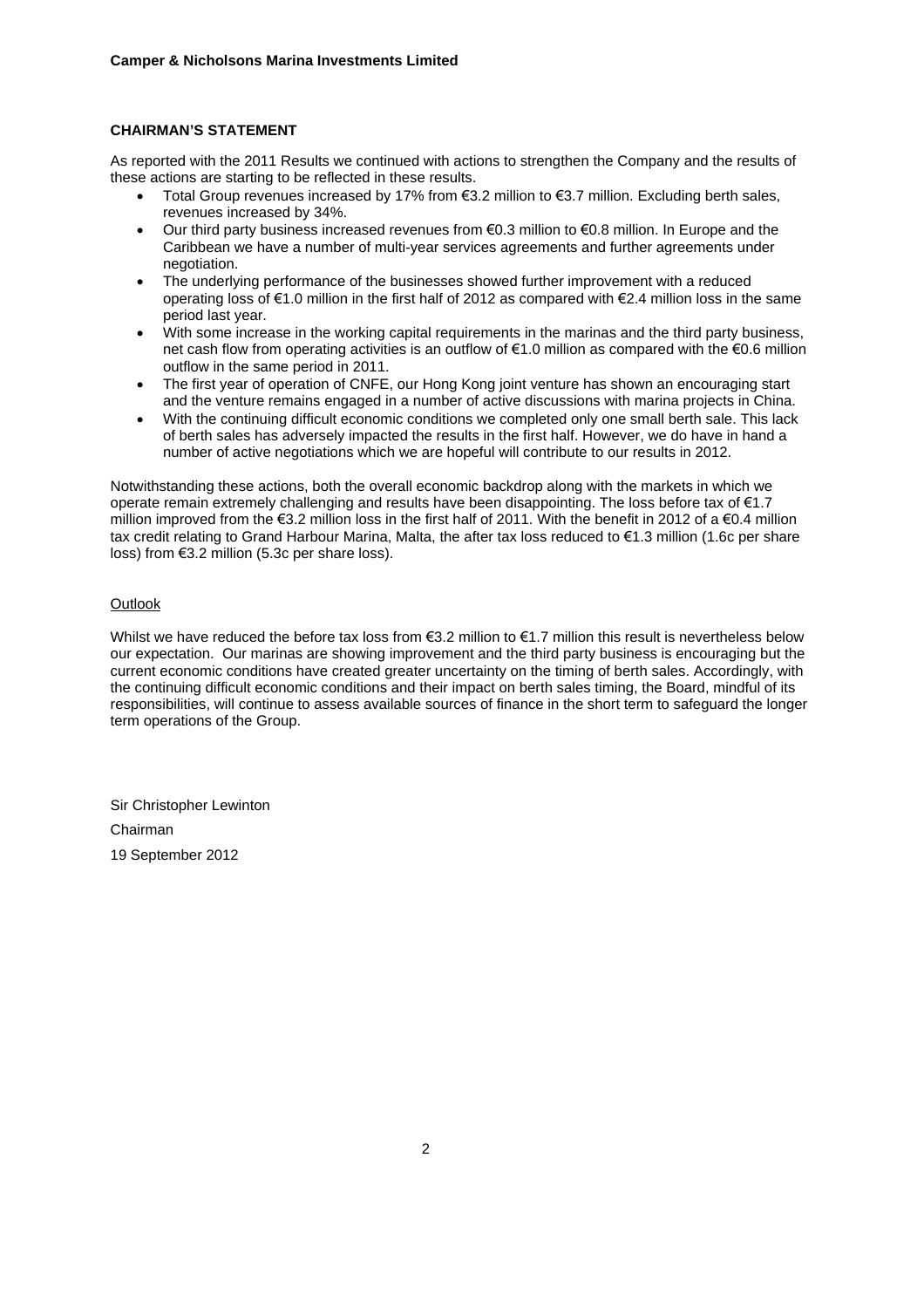### **BUSINESS REVIEW**

By Nick Maris, Chairman and CEO of Camper & Nicholsons Marinas International Limited

#### *Highlights*

The emphasis throughout the Company has been to increase recurring revenues, in our own and our clients' marinas, and to reduce costs.

Recurring revenues from our three marinas, excluding berth sales, have continued to increase and rose by €0.4 million to €2.8 million, a 17% increase over the same period last year.

The growth of the third party business is an essential long term objective of the Group. Reflecting this, revenues from consultancy and management of clients' marinas continues to increase, more than doubling in the period to €0.8 million. Our joint venture with First Eastern, Camper & Nicholsons First Eastern (CNFE), which is focussed on the fast growing Asian and China markets, has secured a number of important consultancy contracts, for completion in this year, including for two marinas in Qingdao, the revenue benefits of which will flow in the second half year and beyond.

Marina operating costs have risen by €0.16 million. Consolidation of our share of operating costs in CNFE adds €0.2million (2011: Nil) to operating costs but operating costs relating to our third party business have been reduced by 10% to €1m, as a result of actions taken during 2011. Additional measures taken since will see further reductions this year. We continue to focus on cost reductions throughout the Group, including the public company costs, with a range of options being actively investigated.

The overall result for the period at the EBITDA level was a loss of  $\epsilon$ 0.3 million (2011:  $\epsilon$ 0.6 million loss before one-off costs of €0.7 million)

The current economic climate has caused increased uncertainty as to the timing of berth sales even though the position of our marinas has strengthened relative to those in countries such as Greece, Italy and France. Notwithstanding the steps being taken on costs, an extended period with no completed berth sales, caused by the continuing economic conditions, will raise the business's cash requirements and active steps are in hand to ensure the Company will have adequate resources available to it.

The highlights for the period:

- Port Louis Grenada W.I. Berth rental revenues are 20% ahead of H1 2011 with a doubling of annual contract revenues and improved visitor levels. Year to date revenues, excluding berth sales, of €0.8 million (2011: €0.7 million). One small berth sale (€41k) was made in the period (2011: €Nil) with the net result being that the marina generated EBITDA of €0.1 million (2011: breakeven).
- Cesme Turkey occupancy has continued to rise quickly with 314 annual and seasonal berthing contracts as at 30 June 2012 comprising a mix of Turkish and International Yachts. Seaside revenues increased by 91% over the equivalent period in 2011. Commercial areas remain fully let with weaker performing tenants replaced where necessary. EBITDA was €0.3 million (2011: €0.2million loss) noting however that the peak months for this marina will fall in the second half of the year.
- Grand Harbour Marina Malta berthing revenues increased by 10% to €1.0m which offset a fall in utility revenues to leave total revenues excluding berth sales of €1.3 million (2011: €1.3 million excluding berth sales). No berth sales were completed in the period (2011: €0.4 million). EBITDA profit was €0.3 million (2011: €0.4 million). After depreciation of €0.2 million and net interest of €0.4 million there was a pre tax loss of  $\epsilon$ 0.3 million. With the benefit of a deferred tax credit there was an after tax profit of €0.2 million.
- Third party business:
	- o Yas Marina on Yas Island in Abu Dhabi is located at the heart of Yas Marina Circuit home to the Formula  $1<sup>TM</sup>$  Etihad Airways Abu Dhabi Grand Prix and managed by us under a 10 year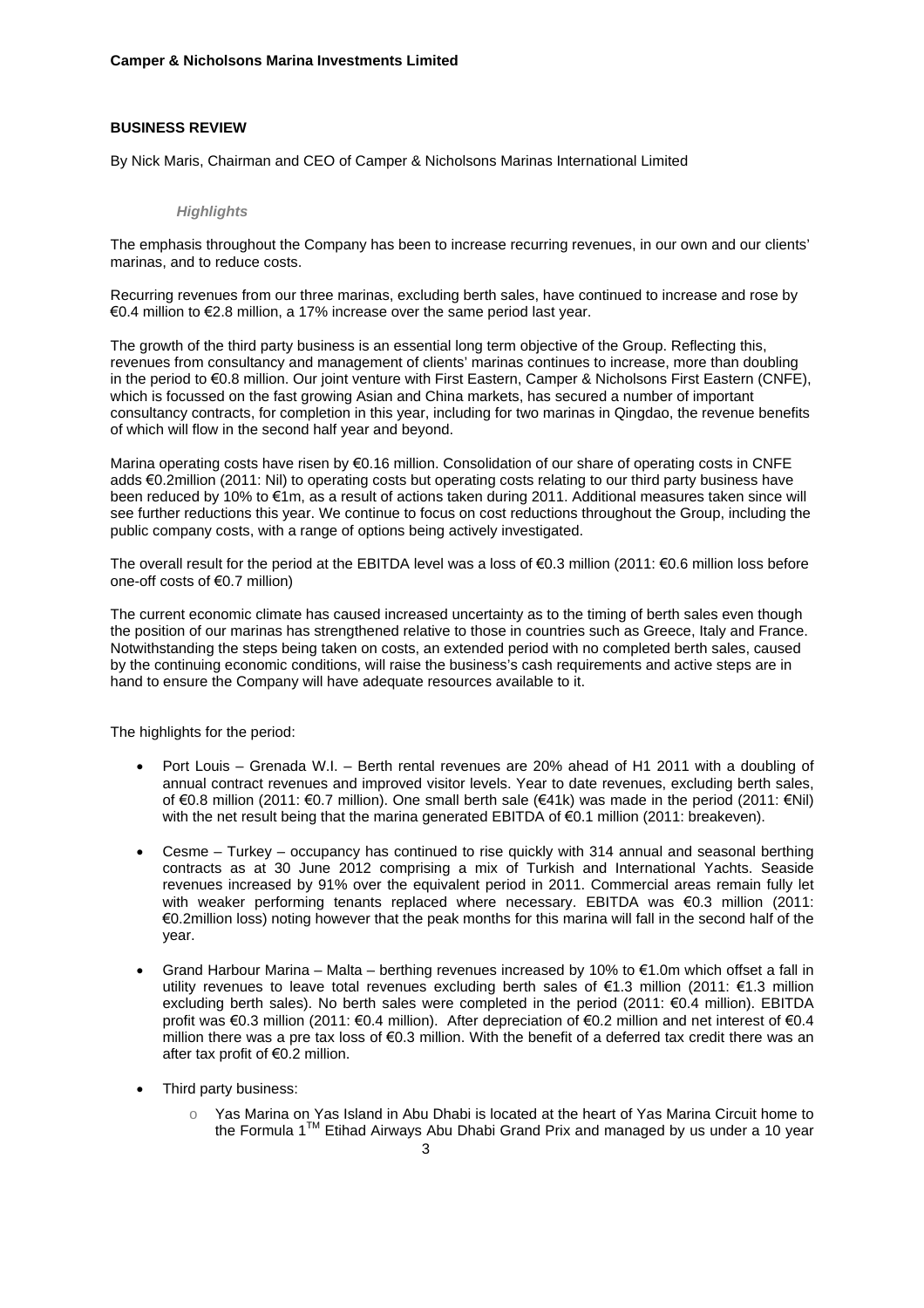services agreement. Working with our colleagues at Miral (the owning company) we have seen annual occupancy more than double, and have greatly improved the results for the F1 period through greater occupancy and reduced costs. A redevelopment of the landside properties around the marina, now underway, will result in additional retail outlets and improved facilities on the site, but will offer the usual challenges during construction.

- Limassol Marina in Cyprus part of a  $€350$  million mixed use development is nearing completion with a target opening in Q2 2013. The subject of a 10 year services agreement, in partnership with Francoudi and Stephanou, the marina has 642 berths for yachts up to 100 m in length, and is strategically located in an area that has had a shortage of berth capacity for many years.
- o We have signed a 10 year services agreement in relation to Pinetamare Marina, Italy, a mixed use project comprising 1,200 berths for vessels up to 120m. Located immediately to the North of Naples, construction is due to start during Q4 2012 with completion in late 2015.
- $\circ$  CNFE Asia and China. We have continued to work on consultancy contracts in China, completing work on Golden Bay marina in Huizhou, and starting work on two marina projects in Qingdao. We are advised that some projects that had been paused, for which agreements were substantially agreed, will probably now commence in Q4 this year, and this together with a number of contracts at the negotiation stage, augurs well for the future of the Joint Venture.
- o Istanbul Marina in Turkey following changes in ownership of the marina, it has not been possible to reach an accommodation in relation to our binding 10 year services agreement, and with regret having exhausted all avenues we instituted proceedings to secure our rights under the agreement.
- o We have completed or are working on a number of additional consultancy contracts for marinas in Europe and the Caribbean with active negotiations for further 10 year services agreements in each of those regions.

|                                                          | January – June |       |       |  |
|----------------------------------------------------------|----------------|-------|-------|--|
| €m                                                       | 2012           | 2011  | 2010  |  |
| <b>Berth Sales</b>                                       |                | 0.4   | 0.4   |  |
| Other revenues                                           | 2.9            | 2.5   | 1.5   |  |
| Marina Consultancy External Revenues                     | 0.8            | 0.3   | 0.1   |  |
| <b>Total revenues</b>                                    | 3.7            | 3.2   | 2.0   |  |
| Cost of Sales                                            | (0.7)          | (0.8) | (0.5) |  |
| <b>Gross Profit</b>                                      | 3.0            | 2.4   | 1.6   |  |
| <b>Marina Operating Expenses</b>                         | (1.8)          | (1.6) | (1.4) |  |
| Third party Business Operating Expenses                  | (1.0)          | (1.1) | (1.1) |  |
| <b>Third Party Business Operating</b><br>Expenses - CNFE | (0.2)          |       |       |  |
| Parent Company Expenses                                  | (0.3)          | (0.3) | (0.3) |  |
| Parent Company Exchange gain                             |                |       | 0.3   |  |
| Strategic Review and transaction costs                   |                | (0.7) |       |  |
| <b>EBITDA</b>                                            | (0.3)          | (1.3) | (0.9) |  |
| Depreciation                                             | (0.6)          | (1.1) | (1.0) |  |
| <b>Operating Loss</b>                                    | (0.9)          | (2.4) | (1.9) |  |

#### *First Half Group Financials*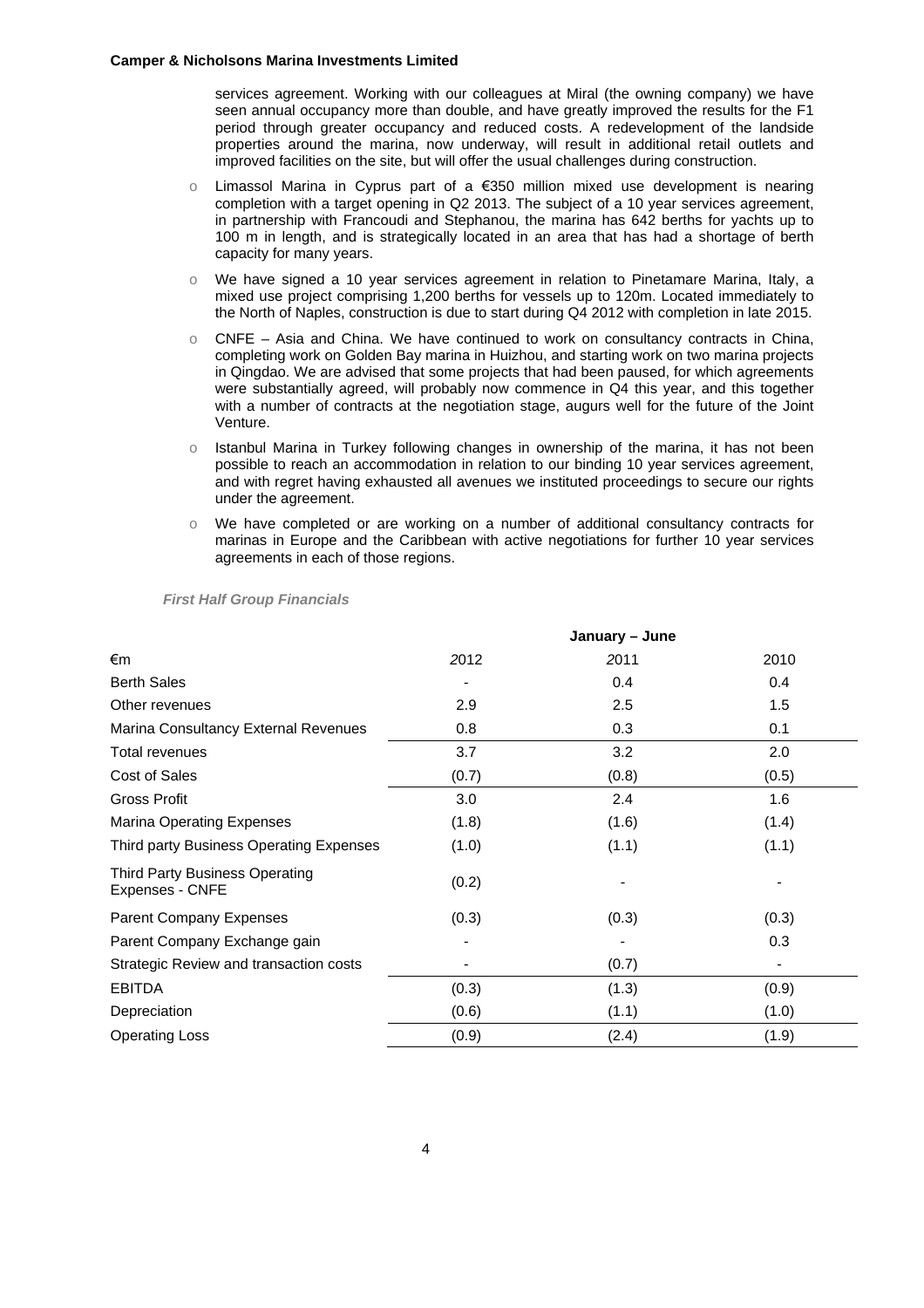#### *Grand Harbour Marina, Malta – General Manager Ben Stuart*

|                           | January – June                            |       |                          |  |  |
|---------------------------|-------------------------------------------|-------|--------------------------|--|--|
| €m                        | 2012 H1<br>2011 H <sub>1</sub><br>2010 H1 |       |                          |  |  |
| <b>Berth Sales</b>        |                                           | 0.4   | $\overline{\phantom{a}}$ |  |  |
| Marina operating revenues | 1.3                                       | 1.3   | 11                       |  |  |
| Total revenues            | 1.3                                       | 17    | 11                       |  |  |
| <b>EBITDA</b>             | 0.3                                       | (1.4) | $\overline{\phantom{a}}$ |  |  |
| Capital expenditure       | 01                                        |       | $\overline{\phantom{a}}$ |  |  |

CNMI continues to hold 79.2% of the shares of Grand Harbour Marina plc ("GHM"), a Maltese listed marina company, with the balance of the shares traded on the Malta Stock Exchange. As at 19 September 2012 the market capitalization of GHM was €17.1 million.

GHM hosted this year's Bailli de Suffren race ending event with a quayside dinner under the historic Fort St Angelo. At the event it was announced that Camper & Nicholsons Marinas working closely with GHM would be the headline sponsors of the race for the next four years and as a result Camper & Nicholsons Marinas flags will be flying on the quay at St. Tropez next year. Successful events have been shown to improve revenues for the host marinas and the surrounding businesses.

The Government has undertaken a substantial regeneration of the waterfront, around and adjacent to the marina, costing in excess of €9 million. This included the major landscaping project which has created high quality recreational and leisure spaces and improved access to the marina. The portion of the project around the Southern end of the marina completed in the first half of the year and the balance is expected to complete in mid- 2013. These projects provide increased and improved facilities to berth holders and visitors to Grand Harbour Marina.

Following further improvements to the design, a preliminary planning application has been submitted for a reconfiguration of the superyacht berths, which would result in a net increase of over 7,000 square meters of superyacht berthing.

Total revenues excluding berth sales remained constant at €1.3 million. Berthing revenues, following a tariff increase rose by 10%, to €1 million. This increase was offset by lower utility revenues compared to 2011, the result of an unusually high figure in 2011 arising from consumption by one megayacht. Further berthing price increases of 10% and above have been implemented with effect from 1 July 2012.

Berth sales enquiries remain active with current prospects ranging from 30 metres to 130 metres but global economic conditions are making the completion of sales more difficult to achieve, whilst competition from non EU locations has risen.

GHM generated EBITDA of €0.3 million (2011: €0.4 million) and after deducting depreciation and the interest costs relating to the €12 million Bond the PBT loss was €0.3 million (2011: €0.2 million loss).

CBRE Ltd valued GHM (based on a 100% interest) at €23.6 million as at 31 December 2011 and this valuation has not been updated during the period to 30 June 2012. Using the 31 December 2011 valuation and after adjusting for other assets and liabilities and losses there is a cumulative positive NAV adjustment of €2.7 million.

|  |  |  | Cesme Marina, Turkey - General Manager Kemal Saatcioglu |
|--|--|--|---------------------------------------------------------|
|  |  |  |                                                         |

| For 100% of Marina  | January – June |                |                          |
|---------------------|----------------|----------------|--------------------------|
| €m                  | 2012 H1        | 2011 H1        | 2010 H1                  |
| Seaside revenues    | 1.0            | 0.5            |                          |
| Landside revenues   | 0.6            | 0.5            | $\overline{\phantom{a}}$ |
| Total revenues      | 1.6            | 1 <sub>0</sub> |                          |
| <b>EBITDA</b>       | 0.3            | (0.2)          | (0.5)                    |
| Capital expenditure | 0.5            | 0 4            | 101                      |

Together with our valued joint venture partners IC Investment Holdings Ltd (who were recently awarded the contract for the third Bosphorus bridge) and under the able management of Kemal Saatcioglu and his team, Cesme Marina continues to show strong growth, seaside revenues increased to €1 million, approximately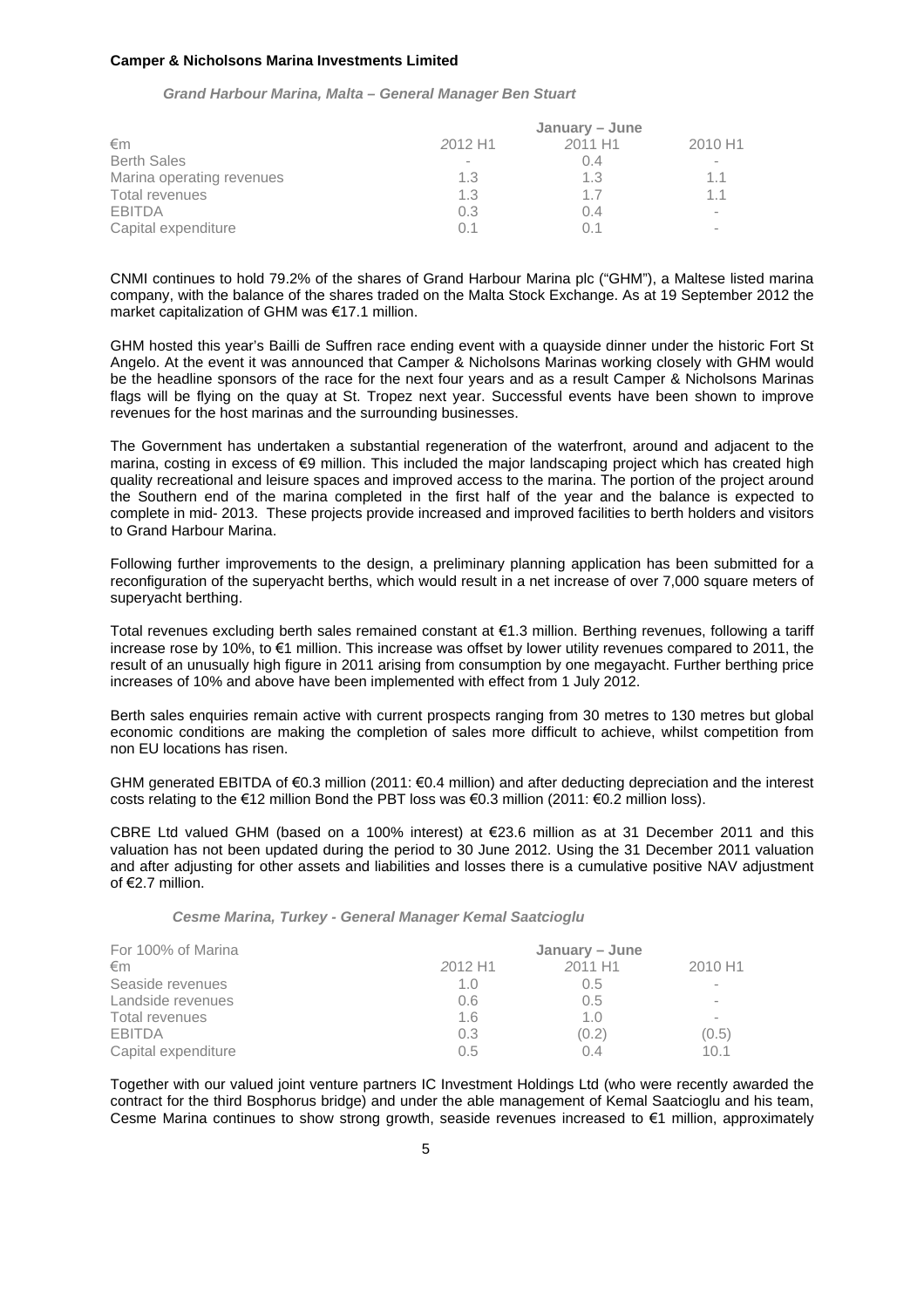double the equivalent period in 2011 as berth occupancy continued to rise. At the end of June 2012, 296 berths, out of a total of 353, representing approximately 60% of the lettable water area of the marina, were let or reserved on annual contracts. Price discounts offered at the launch of the marina are being phased out.

An extension of the breakwater intended to improve comfort in the marina was completed in time for the season, with excellent results, which will assist occupancy of the outermost large berths. One additional 48 meter alongside berth will be installed over the winter within the new length of breakwater.

The retail village continued to perform strongly, revenues increased by 30% over the equivalent period in 2011, aided by the replacement of some weaker performing tenants.

Following the two awards gained by Cesme marina in 2011, it was awarded 'The Best Tourism Investment of the Year' in the region of Izmir. The marina has become a focal point for local activities with major parties at New Year and at season opening and a jazz concert by a Polish Group on a floating stage in the marina. In July Cesme hosted 70 yachts from the Navy Cup Regatta, a traditional Turkish offshore race organised on behalf of the Turkish Navy, by the Turkish Offshore Racing Club.

In the first half of the year, a period which does not include any of the peak months of the Turkish season, Cesme generated revenues of €1.6 million (2011: €1.0 million). After deducting direct cost of sales and normal operating costs but before depreciation, Cesme made an operating profit of €0.3 million (2011: €0.2 million loss). After finance charges and depreciation, Cesme reduced its loss to €0.5 million (2011: €0.9 million loss. Operating expenses, which included €0.4 million of Government rent for the 6 month period, but excluding depreciation of €0.45 million, were €1.1 million, the same as in 2011.

The Group's 45% share includes revenues of €0.7 million (2011: €0.5 million) and loss before tax of €0.2 million (2011: €0.4 million loss).

CBRE Ltd valued the Cesme Marina BOT Contract (based on a 100% interest) at €18 million as at 31 December 2011 and this valuation has not been updated during the period to 30 June 2012. Using the 31 December 2011 valuation and after adjusting for the Group's 45% shareholding, other assets and liabilities and losses there is a cumulative positive NAV adjustment of €2.0 million.

#### *Port Louis Marina, Grenada – General Manager Glynn Thomas*

|                           | January – June |            |         |  |
|---------------------------|----------------|------------|---------|--|
| €m                        | 2012 H1        | 2011 H1    | 2010 H1 |  |
| <b>Berth Sales</b>        |                |            | 0.4     |  |
| Marina operating revenues | 0.9            | $()$ . $/$ | 0.4     |  |
| Total revenues            | 0.9            | 0.7        | 0.8     |  |
| <b>EBITDA</b>             | 0.1            | ۰          | (0.1)   |  |
| Capital expenditure       | $\Omega$ 1     | 01         | 0.4     |  |

The first half of 2012 has seen further growth in berthing revenues at Port Louis. Including €41k from one small berth sale, with a further berth sale, of €73k agreed, in August, subject to contract, seaside revenues, excluding utilities increased by nearly 30% within which revenues from annual contracts more than doubled. Revenues generated from seaside utilities remained constant. Landside properties are fully occupied and including utilities generated revenues in excess of €0.1 million. This represented an increase of over 20% from the equivalent period in 2011.

During the first half of 2012 Port Louis Marina hosted successfully the Grenada Sailing Festival and it has been announced that Port Louis Marina will host the 2013 Oyster Caribbean Regatta as well as the re-group stopover for the Oyster World Rally in 2014. The regular return of these events is a testament to the excellent facilities at the marina and the growing popularity of the marina in yachting circles. The marina facilities were improved further with the opening of a new Wine & Tapas Bar "YOLO" in May and the establishment of a Customs and Immigration office within the marina in March.

With just one small berth sale in the period, the marina generated total revenues of €0.9 million (2011: €0.7 million including no berth sales) which, after operating and marketing costs gave a €0.1 million EBITDA profit (2011: breakeven). After a depreciation charge of €0.2 million the operating loss in the period is €0.2 million (2011: €0.7 million loss). An interest charge of €0.2 million (2011: €0.3 million) resulted in a pre and post-tax loss of €0.4 million (2011: €1.0 million loss).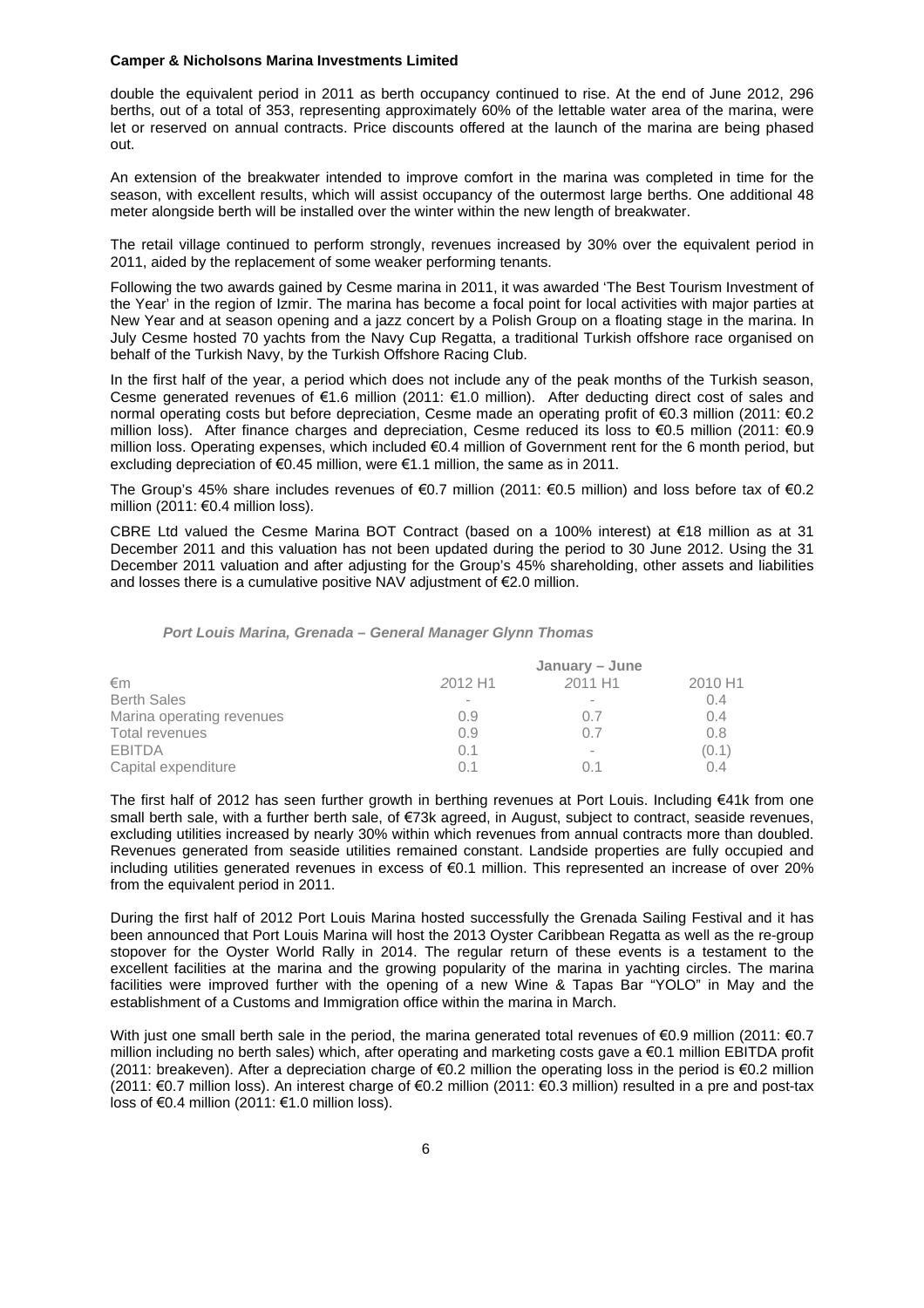Although the economic conditions remain challenging Port Louis has continued to make significant year on year increases in revenues. We are encouraged by the steady increase in annual contracts and the levels of visiting boats in both the peak and off-season. The position of the marina outside the hurricane belt makes Port Louis an attractive location in the off-season.

CBRE Ltd valued the Port Louis Marina and reclaimed land for development at US\$26.8 million at 31 December 2011 and this valuation has not been updated during the period to 30 June 2012. Using the 31 December 2011 valuation and after adjusting for other assets and liabilities, losses and exchange impacts there is a cumulative negative NAV adjustment of €1.8 million.

#### *Third Party Marina Service Agreements*

|                                                       | January - June |       |                          |
|-------------------------------------------------------|----------------|-------|--------------------------|
| €m                                                    | 2012           | 2011  | 2010                     |
| External revenues                                     | 0.8            | 0.3   | 0.1                      |
| Revenues from Owned<br>marinas                        | 0.4            | 0.4   | 0.3                      |
| <b>Revenues from Parent</b><br>Company                | 0.3            | 0.8   | 1.0                      |
| Total revenues                                        | 1.5            | 1.5   | 1.4                      |
| <b>Cost of Sales</b>                                  | (0.4)          | (0.2) |                          |
| <b>Third Party Business</b><br>operating costs        | (1.0)          | (1.1) | (1.1)                    |
| <b>Third Party Business</b><br>operating costs - CNFE | (0.2)          |       | $\overline{\phantom{a}}$ |
| <b>EBITDA</b>                                         | (0.1)          | 0.2   | 0.3                      |

Total revenues in the period remained at €1.5 million (2011: €1.5 million) although, as shown above, the proportion of revenues from external marinas increased to over 50% (2011: 20%). The growth of the third party business is an essential long term objective of the Group. Prior to the addition of the Group's 50% share of the operating costs relating to CNFE which commenced business in 2011 H2 the actions taken during 2011 resulted in third party business operating costs reducing by 10% to  $\epsilon$ 1m.

#### *Management team*

The operational management team has been consolidated into a single office in Richmond, London, which has both reduced costs and improved efficiency, additional measures taken will yield further reductions in 2012 and thereafter.

#### *Sales & Marketing*

Sales & marketing activities continue to support the three marinas in which we are invested, and the marinas which we manage for clients, the focus being on increasing revenues.

#### **Long Term Berth Sales**

Challenging market conditions have resulted in yacht owners delaying making long term commitments. Nevertheless the fundamental reasons for berth ownership in the Company's marinas have strengthened in the past year and medium to long term sales prospects remain positive for both Grand Harbour Marina in Malta and Port Louis Marina in Grenada.

Likewise, berth ownership in an easily accessible homeport that provides yacht crews with a high quality of life, while meeting the ongoing operational needs of the yacht, helps ensure crew retention. Both Grenada and Malta are destinations well suited to both the needs of owners and crews in these respects.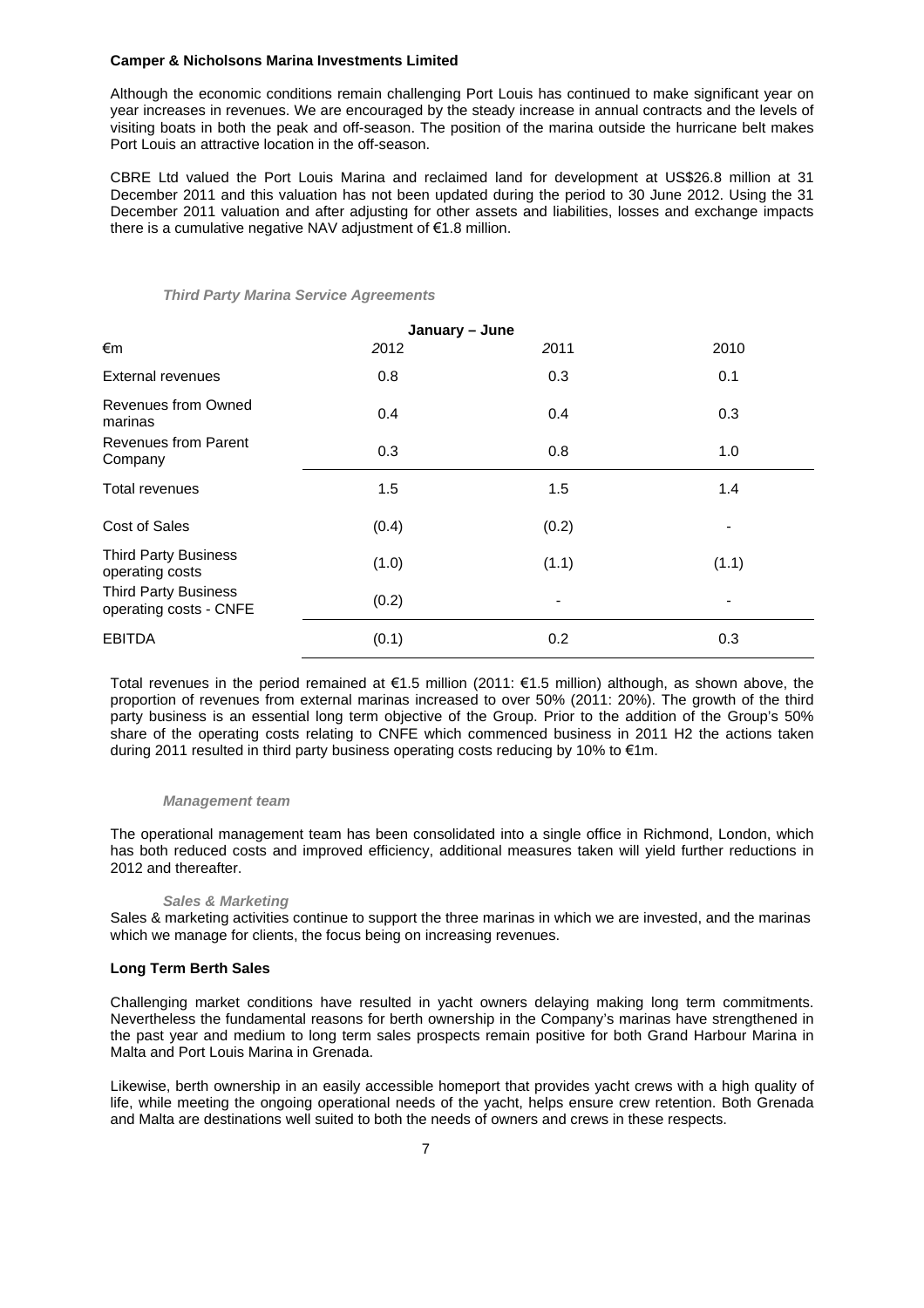In Grenada, we anticipate berth purchases will be associated with real estate transactions on the island. To capitalise on this, agreements have been put in place to package berths with property developers. This has resulted in two 12m sales this year and a focus on promoting the destination to consumers and within the superyacht fraternity has resulted in increases in occupancy that will ultimately lead to berth sales.

In Malta, we anticipate berth purchases from 15m and up will be associated with those that have an affinity to Malta and/or use Malta as a base for their yachting operations. Two discussions are underway with charter companies who occupy multiple 15m berths in the marina, exploring berth purchase opportunities. For superyachts, taxation issues have assumed greater importance and Malta's yacht friendly jurisdiction is particularly attractive.

In the lead up to the Monaco Yacht Show in September and the Fort Lauderdale Yacht Show in October, focus is now on the creation of yacht show specials, which for the first time, will include the packaging of Grenada and Malta berths into a single purchase, providing yacht owners with a Mediterranean and Caribbean base, for one purchase price. Associations with Camper & Nicholsons International and shared exhibit space will provide closer contact with yacht brokers able to propose this unique berth ownership package to their clients.

Historic and future growth in the super-yacht fleet also supports the demand for super-yacht berths. The Super-yacht Report from August 2012 records that over 2,800 super yachts have been added to the fleet since 1992, with 1,000 yachts delivered between 2005 and 2012. The total fleet currently stands at over 4,500 and estimates anticipate it will reach 7,000 by 2030.

As these super-yachts increase in numbers, they are also increasing significantly in size, providing an opportunity for marinas with large super-yacht berths and superior infrastructure and services, to benefit through increased occupancy and berth sales.

#### **Digital marketing**

Marketing initiatives that drive traffic to the website provide the greatest value while enabling us to achieve more with less. Our initiatives have resulted in a 127% increase in unique visitors to the website in the past 12 months and have contributed directly to increased occupancy and revenue in the marinas, with a 30% increase in registered berthing inquiries in the past 12 months, 70% of which are from new customers, greatly expanding our reach in the market. According to the individual marina needs our websites include, Arabic, German, Spanish, Italian and Chinese areas.

We have implemented at owned and managed marinas an improved marina management system, procured from Havenstar, which is integrated with Microsoft Dynamics customer relationship management system. Our database of yacht owners, captains, and industry partners, is used to send quarterly newsletters and periodic marina specific e-news, efficiently and accurately targeted.

#### **Marina & superyacht Database**

An essential tool in our business is the proprietary marina database, which is owned by us. The online database holds key information on all marinas in the areas in which we operate. The information includes the berth mix for each marina, the berthing tariffs and the berth sales prices. The tariffs are updated each 6 months.

This data lays the foundation for building fact based business plans, and for making informed decisions in relation to tariff and selling price reviews. Functional reporting tools mean that both the marina managers, and our senior staff can efficiently query and output reports.

The database is an essential tool in the early stages of designing marinas for our clients, not only in determining suitable berth mixes and so layouts, but also in such cost critical decisions as the dredging depth. During the period costs of €30k were incurred to maintain, update and develop further the database.

### **Brand**

It is generally acknowledged that C&N is a premium and globally recognized brand, offering real value to us as a company and to our clients. The global visibility of the brand has meant that we benefit from a continuous flow of enquiry from clients who have development projects, wherever they made be in the world.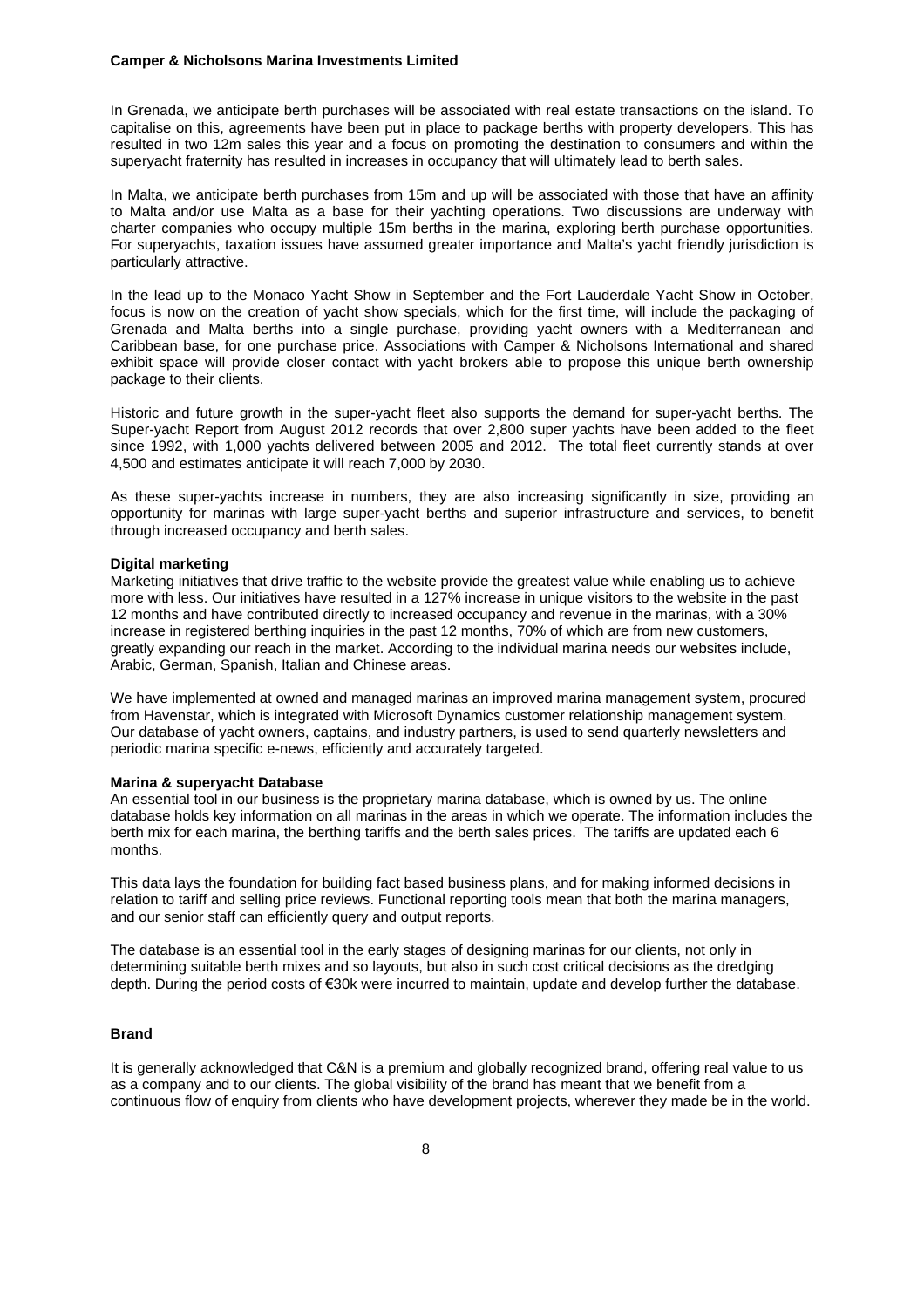Equally our clients benefit from the association with C&N, both through the visibility of their projects, and from the ability, once the marinas are at maturity to secure premium pricing.

Your company has the exclusive and perpetual use of the brand in the marina sector, directly and in relation to Asia through its CNFE Joint Venture. It licenses the brand from the head licensor Camper & Nicholsons Designs Ltd. (CND) against payment of an annual fee which in 2012, is set at a minimum of €140k. CND is responsible for maintaining and managing registrations which currently total some 117 marks in more than 25 countries.

#### *Financial Overview*

Sales of €3.7 million (2011: €3.2 million) during the period, reflected an increased level of marina operating revenues at our marinas and a €0.5 million increase in revenues from our third party marina services and consultancy business. The low level of berth sales in the period (€41 k) compares unfavourably with the  $€0.4$ million achieved in the first half of 2011. After direct cost of sales of €0.7 million and operating expenses totalling €3.3 million, the Group made an EBITDA loss of €0.3 million. After deducting depreciation of €0.6 million and net interest expenditure of €0.8 million, the loss before tax was €1.7 million (2011: €3.2 million) with an after tax figure of €1.3 million (2011: €3.2 million). The loss per share to CNMI shareholders was 1.6c (2011: loss per share of 5.3c).

The consolidated Statement of Financial Position at 30 June 2012 comprised the assets and liabilities of the Company, Grand Harbour Marina plc, Camper & Nicholsons Caribbean Holdings Ltd and Camper & Nicholsons Marinas International Limited and, on a proportional basis, the Group's interests in IC Cesme and Camper & Nicholsons First Eastern. The non-current assets of €53.7 million (Dec 2011: €52.1 million) comprised the tangible fixed assets employed in the marina businesses, the goodwill arising on the acquisitions, €1.6 million of Malta Government Bonds held as available for sale financial assets, a deferred tax asset €0.4 million and the €3.3 million pledged cash deposit relating to Cesme. Current assets included the Company's cash deposits of €2.2 million, held mainly as fixed short term deposits, GHM's cash balances of €1.5 million and the other cash balances and trade and other debtors of the marina businesses. As at 30 June 2012, the Group had total cash balances of €4.4 million excluding the €3.3 million pledged cash deposit at Isbank.

Current liabilities were mainly trade related, together with the current portion of long-term debt at Port Louis, Cesme and for the parent company. The non current liabilities comprised of the GHM unsecured bond and the balance of the long term debt at Port Louis, Cesme and the parent company.

At 30 June 2012, the Group's net assets on an IFRS basis, amounted to €27.9 million (Dec 2011: €28.7 million). Of this amount, €0.6 million related to the minority shareholders in GHM with €27.3 million (Dec 2011: €28.1 million) attributable to the Company, which equated to 34.0c (Dec 2011: 35.1c) per share on both a basic and diluted basis. Using the CBRE valuations completed at 31 December 2011, on a revaluation basis, the net assets per share at 30 June 2012 were 37.6c on both a basic and diluted basis as shown in the table below.

#### **Net Asset Value and Property Valuation**

The statutory NAV of the Group on a basic and diluted basis as at 30 June 2012 was 34.0c per share (Dec 2011: 35.1c per share). As indicated previously, this figure does not reflect any revaluation of the Company's investments in subsidiaries and joint ventures, since in accordance with our statutory accounting policies, which conform to the requirements of International Financial Reporting Standards (IFRS), such investments are consolidated in the balance sheet at the book value of the group's share of net assets.

However, in accordance with the Group's stated valuation policy, CBRE Limited prepares valuations of Cesme Marina, Turkey, Grand Harbour Marina, Malta and Port Louis Marina, Grenada from time to time. The basis on which these valuations are completed, is explained in the Note at the end of this report. CBRE Ltd's valuations of Cesme, Grand Harbour Marina and Port Louis Marina, completed at 31 December 2011 in accordance with RICS Appraisal and Valuation Standards, were €18.0 million, €23.6 million and US\$26.8 million respectively. Using those valuations and adjusting for debt and other liabilities, and taking into account the Company's shareholding in Grand Harbour Marina of 79.2%, results in a cumulative NAV increase of €2.9 million equating to an adjusted NAV per share on both a basic and a diluted basis of 37.6c.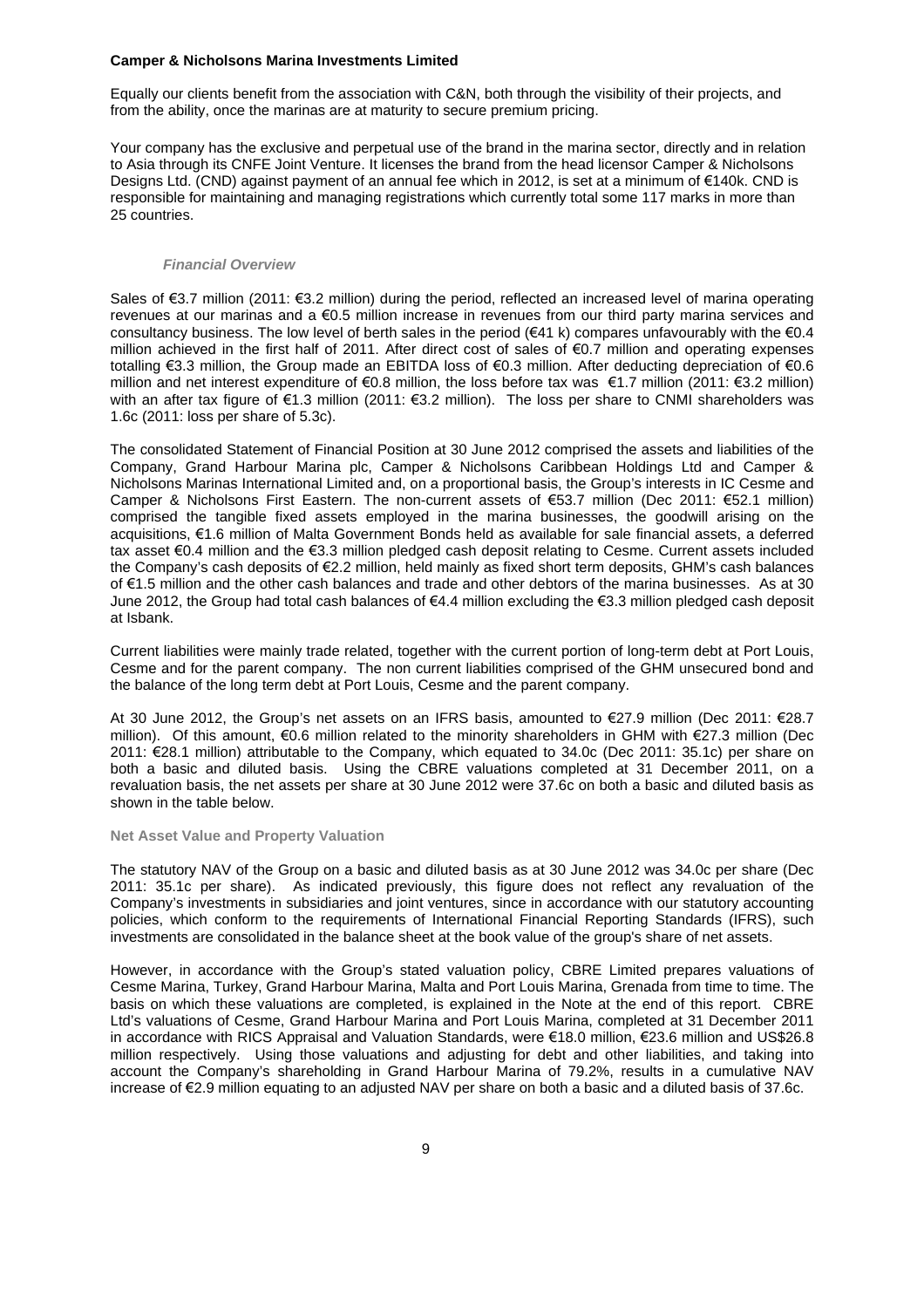The Company holds certain investments, which are accounted for and valued in currencies other than Euros. In keeping with its stated policies, it is not intended to hedge the exchange rate risk but, where possible, the Company's investments and related borrowings will be in matched currencies.

**Camper & Nicholsons Marina Investments Ltd**

The NAV, and reconciliation to Adjusted NAV, are summarized in the table below.

|                                     | Total          | Per share # |  |
|-------------------------------------|----------------|-------------|--|
|                                     | $(\epsilon m)$ | (c)         |  |
| NAV (IFRS)                          | 27.3           | 34.0        |  |
| Grand Harbour Marina – value uplift | 2.7            | 2.6         |  |
| Cesme Marina, Turkey – value uplift | 2.0            | 3.3         |  |
| Port Louis Marina                   | (1.8)          | (2.3)       |  |
| NAV (Adjusted)                      | 30.2           | 37.6        |  |

# Basic and diluted per share figures are the same as no options in issue at the reporting date

### **Note concerning Property Valuations**

As part of the cost reductions, external valuations of the Group's owned marinas will only be prepared annually to coincide with the Group's full year results. CBRE Ltd, the Company's property valuer, prepared valuations for Grand Harbour Marina, Malta, Cesme Marina Turkey and Port Louis Marina, Grenada at 31 December 2011. Further information is set out below.

### *Grand Harbour Marina, Malta*

The property was initially valued as at 11 June 2007 in accordance with Royal Institution of Chartered Surveyors Appraisal and Valuation Standards Fifth Edition (Red Book) in the sum of €23.2 million. The property was valued as a fully operational business entity with reference to trading potential. The property is occupied by way of a sub-Emphyteusis agreement granted June 1999 expiring in 2098. The property was valued again in accordance with Royal Institution of Chartered Surveyors Valuation Standards, Seventh Edition at 31 December 2011 in the sum of €23.6 million. We are in receipt of a valuation report as at 31 December 2011.

### *Cesme Marina, Turkey*

The property was initially valued as at 20 April 2007 in accordance with Royal Institution of Chartered Surveyors Appraisal and Valuation Standards, Fifth Edition (Red Book) in the sum of €4.1 million. The property was valued as a fully operational business entity with reference to trading potential. The property is occupied by way of a Build Operate and Transfer agreement expiring after 25 years. On expiry, all interest in the Marina, its fixtures and fittings will revert to the Turkish Government, free of consideration or compensation. The property was valued again at 31 December 2011 in accordance with Royal Institution of Chartered Surveyors Valuation Standards, Seventh Edition in the sum of €18.0 million. We are in receipt of a valuation report as at 31 December 2011.

### *Port Louis Marina, Grenada*

The property was initially valued as at 6 December 2007 in accordance with Royal Institution of Chartered Surveyors Appraisal and Valuation Standards Fifth Edition (Red Book) in the sum of \$27.3 million. The property and reclaimed land for development was valued in its then current state with reference to trading potential. The property is occupied by way of a 99 year lease from the Government of Grenada which expires in 2105 but is renewable at that time for a further 99 years. The property was valued again at 31 December 2011 in accordance with Royal Institution of Chartered Surveyors Valuation Standards, Seventh Edition in the sum of \$26.8 million. We are in receipt of a valuation report as at 31 December 2011.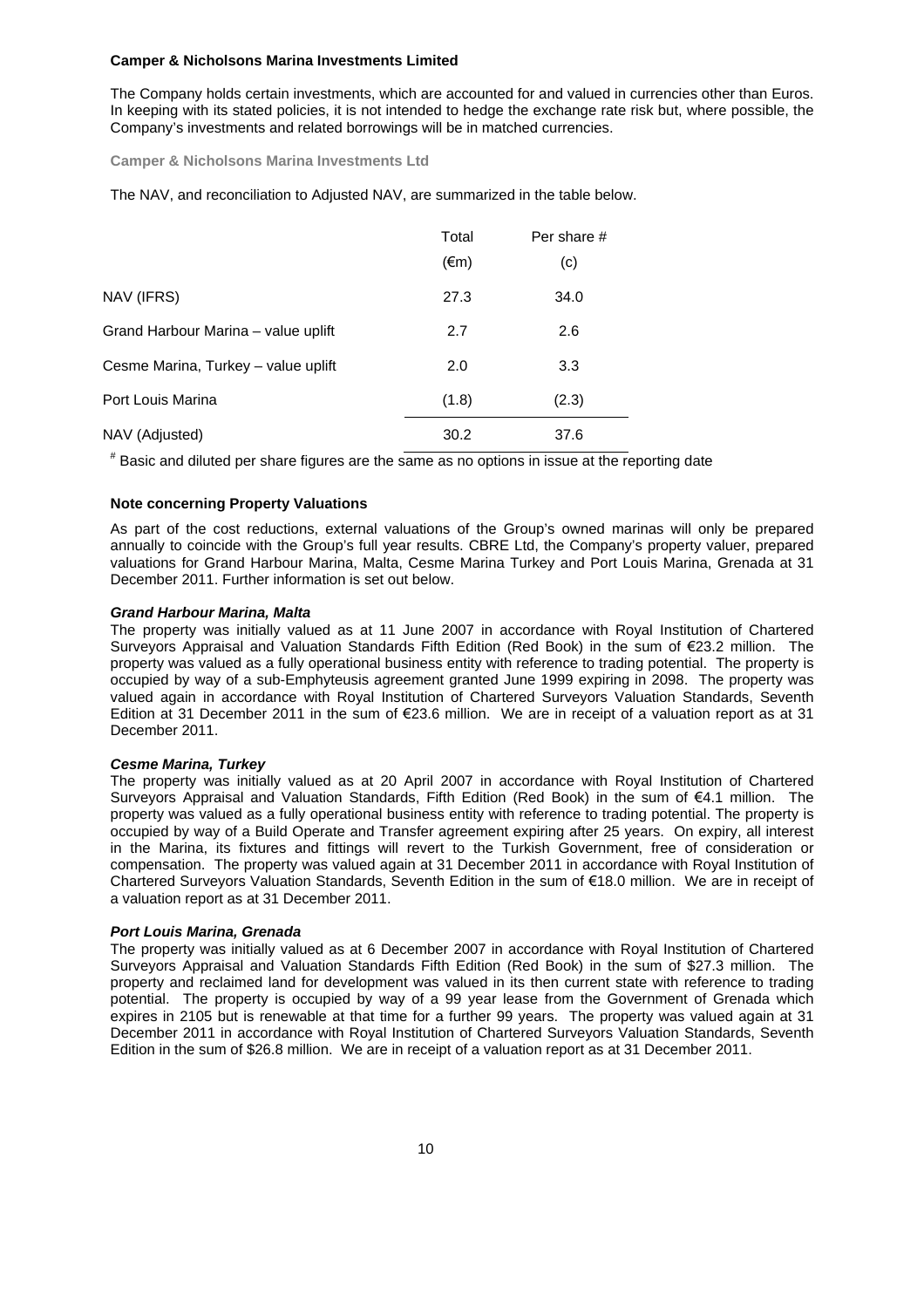# **General Information**

### **Directors**:

Sir Christopher Lewinton (Chairman) Nicholas Maris Roger Lewis Trevor Ash Martin Bralsford

### **Company Secretary:**

Shaftesbury Limited

### **Registered office:**

Island House Grande Rue St Martins Guernsey GY4 6RU

### **Legal Advisors United Kingdom:**

Stephenson Harwood, One St Paul's Churchyard London EC4M 8SH

### **Legal Advisors Guernsey:**

Carey Olsen 7 New Street St. Peter Port **Guernsey** GY1 4BZ

## **Nominated Advisor:**

Canaccord Genuity Limited 88 Wood Street London EC2V 7QR

# **Auditor:**

KPMG Channel Islands Limited 20 New Street St. Peter Port **Guernsey** GY1 4AN

## **Bankers:**

HSBC Bank plc PO Box 31 St Peter Port **Guernsey** GY1 3AT

Barclays Private Clients International Le Marchant House Le Truchot St. Peter Port Guernsey GY1 3BE

Turkiye Is Bankasi London Branch 8 Prince's Street London EC2R 8HL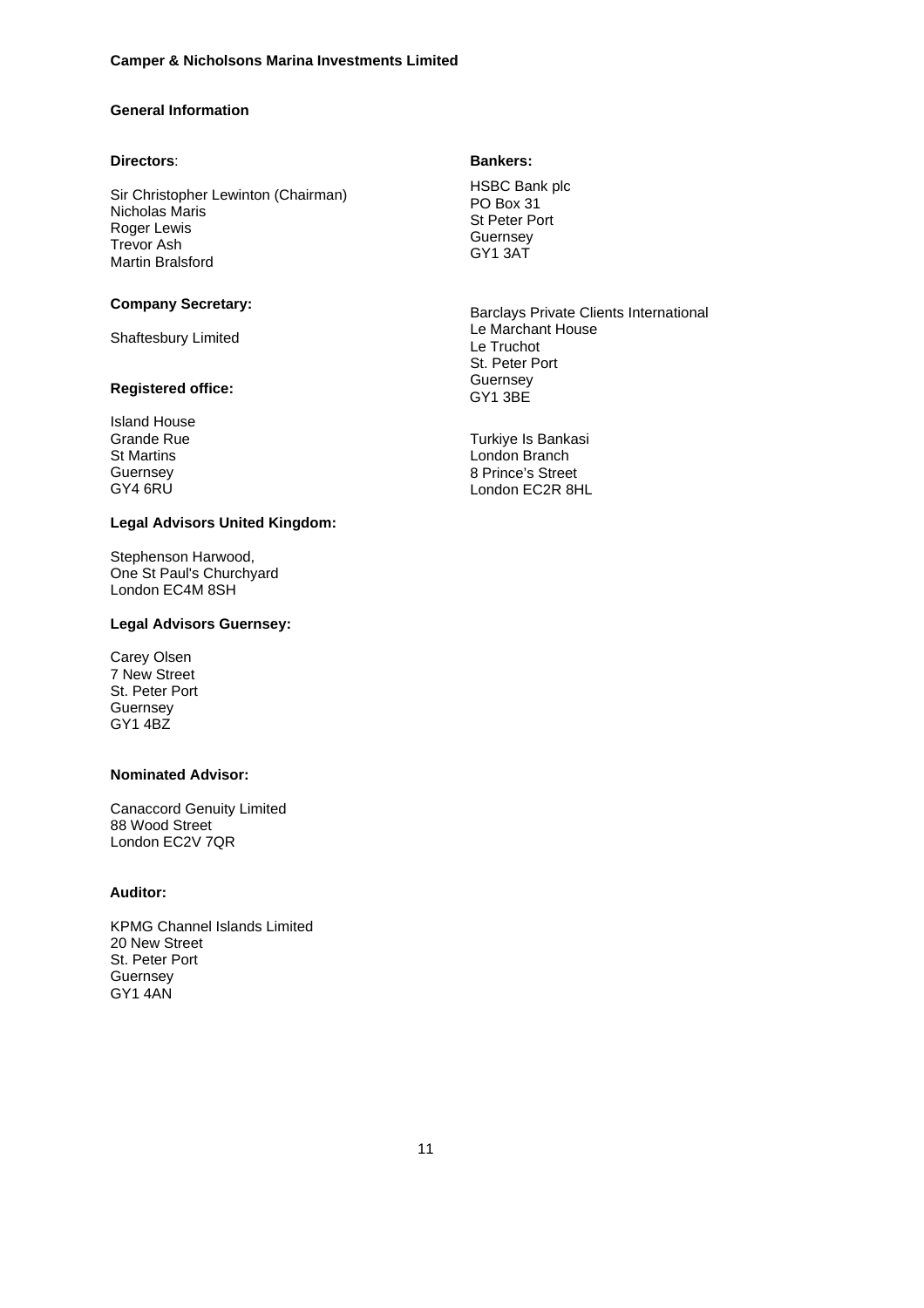### **Independent review report**

## **Introduction**

We have been engaged by the company to review the Unaudited Condensed set of Consolidated Financial Statements in the half-yearly financial report for the six months ended 30 June 2012 which comprises the Unaudited Condensed Consolidated Statement of Comprehensive Income, Unaudited Condensed Consolidated Statement of Changes in Equity, Unaudited Condensed Consolidated Statement of Financial Position, Unaudited Condensed Consolidated Statement of Cash Flows and the related explanatory notes. We have read the other information contained in the half-yearly report and considered whether it contains any apparent misstatements or material inconsistencies with the information in the Unaudited Condensed set of Consolidated Financial Statements.

This report is made solely to the company in accordance with the terms of our engagement letter dated 7 August 2012. Our review has been undertaken so that we might state to the company those matters we are required to state to it in this report and for no other purpose. To the fullest extent permitted by law, we do not accept or assume responsibility to anyone other than the company for our review work, for this report, or for the conclusions we have reached.

# **Directors' responsibilities**

The half-yearly financial report is the responsibility of, and has been approved by, the directors. The directors are responsible for preparing the half-yearly financial report in accordance with AIM Rules.

As disclosed in note 2, the annual consolidated financial statements of the group are prepared in accordance with IFRS. The Unaudited Condensed set of Consolidated Financial Statements included in this half-yearly report has been prepared in accordance with IAS 34 *Interim Financial Reporting*.

### **Our responsibility**

Our responsibility is to express to the company a conclusion on the Unaudited Condensed set of Consolidated Financial Statements in the half-yearly report based on our review.

### **Scope of review**

We conducted our review in accordance with International Standard on Review Engagements (UK and Ireland) 2410 *Review of Interim Financial Information Performed by the Independent Auditor of the Entity* issued by the Auditing Practices Board for use in the UK. A review of interim financial information consists of making enquiries, primarily of person responsible for financial and accounting matters, and applying analytical and other review procedures. A review is substantially less in scope than an audit conducted in accordance with International Standards on Auditing (UK and Ireland) and consequently does not enable us to obtain assurance that we would become aware of all significant matters that might be identified in an audit. Accordingly, we do not express an audit opinion.

### **Conclusion**

Based on our review, nothing has come to our attention that causes us to believe that the Unaudited Condensed set of Consolidated Financial Statements in the half-yearly financial report for the six months ended 30 June 2012 is not prepared, in all material respects, in accordance with IAS 34 and the AIM Rules.

**KPMG Channel Islands Limited** *Guernsey* 19 September 2012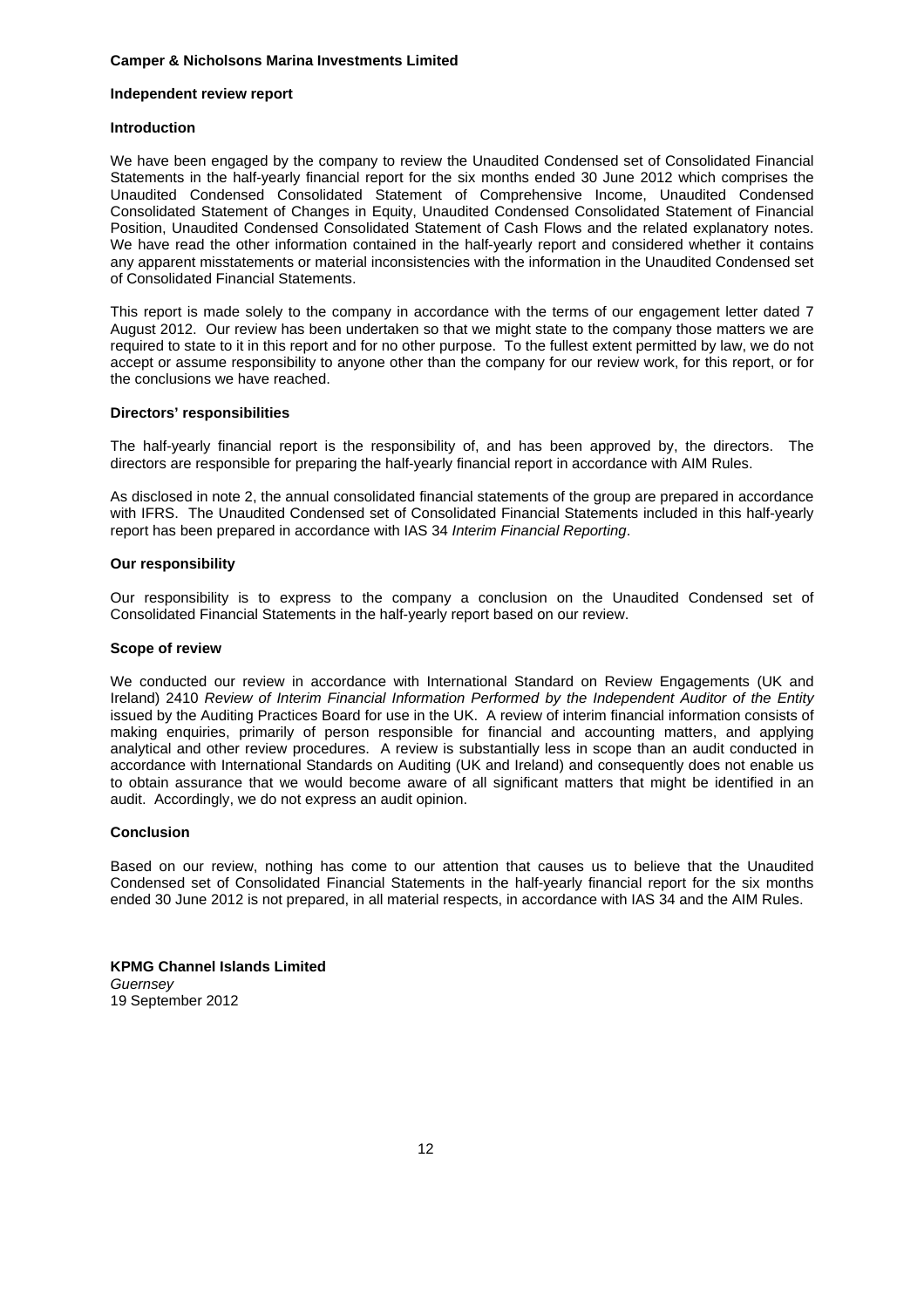## **Camper & Nicholsons Marina Investments Limited Unaudited Condensed Consolidated Statement of Comprehensive Income For the six months ended 30 June 2012**

|                                                                             |   | 30-Jun-2012   | 30-Jun-2011   |
|-----------------------------------------------------------------------------|---|---------------|---------------|
|                                                                             |   | €             | €             |
| Marina operating activities                                                 |   | 2,841,641     | 2,423,562     |
| Licensing of super yacht berth                                              |   | 41,363        | 436,320       |
| Marina consultancy fees                                                     |   | 808,726       | 304,023       |
| Revenue                                                                     |   | 3,691,730     | 3,163,905     |
| Cost of sales                                                               |   | (731, 114)    | (726, 045)    |
| <b>Gross Profit</b>                                                         |   | 2,960,616     | 2,437,860     |
| Directors' fees                                                             |   | 188,616       | 150,209       |
| Wages, salaries and consultancy fees                                        | 6 | 1,348,556     | 1,215,207     |
| Audit fees                                                                  |   | 70,074        | 64,540        |
| Rent and rates                                                              |   | 475,999       | 509,656       |
| Other general administration expenses                                       | 7 | 870,698       | 733,050       |
| Strategic Review & Transaction costs                                        | 8 |               | 689,853       |
| Legal & professional fees                                                   |   | 114,810       | 108,924       |
| Promotion expenses                                                          |   | 226,126       | 197,733       |
| Depreciation                                                                |   | 619,635       | 1,065,095     |
| Foreign exchange losses                                                     |   | 20,510        | 54,214        |
| <b>Operating expenses</b>                                                   |   | 3,935,024     | 4,788,481     |
| <b>Operating loss</b>                                                       |   | (974, 408)    | (2,350,621)   |
| Finance income                                                              |   | 77,825        | 56,480        |
| Finance expense                                                             |   | (840, 694)    | (895, 607)    |
|                                                                             |   | (762,869)     | (839, 127)    |
| Loss before tax                                                             |   | (1,737,277)   | (3, 189, 748) |
| Taxation                                                                    | 9 | 436,129       | (53, 479)     |
| Loss for the period from continuing activities                              |   | (1,301,148)   | (3,243,227)   |
| Other comprehensive income                                                  |   |               |               |
| Fair value reserve                                                          |   | 3,150         |               |
| Movement in unrealised gains/(losses) on investments in<br>foreign currency |   | 467,956       | (1,723,737)   |
| Other comprehensive income/(loss) for the period                            |   | 471,106       | (1,723,737    |
| Total comprehensive loss for the period                                     |   | (830, 042)    | (4,966,964)   |
| Loss attributable to:                                                       |   |               |               |
| Equity shareholders                                                         |   | (1, 291, 328) | (3, 164, 759) |
| Non-controlling interest                                                    |   | (9,820)       | (78, 468)     |
| Loss for the period                                                         |   | (1,301,148)   | (3,243,227)   |
| Total comprehensive loss attributable to:                                   |   |               |               |
| Equity shareholders                                                         |   | (820, 878)    | (4,888,496)   |
| Non-controlling interest                                                    |   | (9, 164)      | (78, 468)     |
| Total comprehensive loss for the period                                     |   | (830, 042)    | (4,966,964)   |
| Loss per share                                                              |   |               |               |
| Basic and diluted, attributable to equity shareholders                      |   | (1.61)        | (5.26)        |

The accompanying notes on pages 17 to 26 form an integral part of these unaudited condensed interim financial statements**.**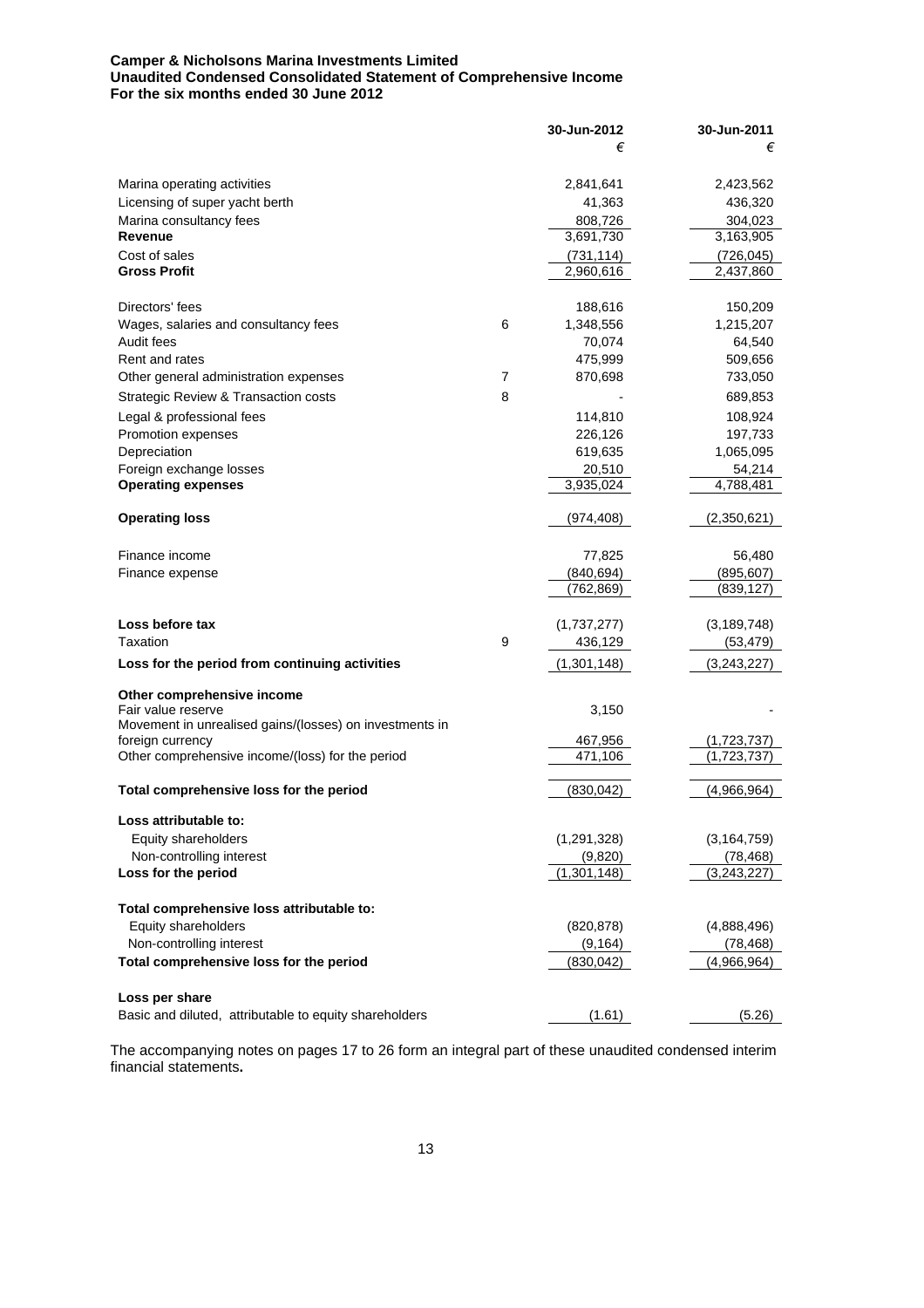#### **Camper & Nicholsons Marina Investments Limited Unaudited Condensed Consolidated Statement of Changes in Equity For the six months ended 30 June 2012**

|                                           | <b>Issued</b><br>Capital | <b>Fair Value</b><br><b>Share</b><br>Option<br><b>Reserve</b> | <b>Retained</b><br>Earnings | <b>Fair Value</b><br>Reserve | Foreign<br><b>Exchange</b><br><b>Reserve</b> | <b>Total</b>  | Non-controlling<br><b>Interests</b> | <b>Total Equity</b> |
|-------------------------------------------|--------------------------|---------------------------------------------------------------|-----------------------------|------------------------------|----------------------------------------------|---------------|-------------------------------------|---------------------|
|                                           | €                        | €                                                             | €                           | €                            | €                                            | €             | €                                   | €                   |
| 6 Months Ended 30 June 2011               |                          |                                                               |                             |                              |                                              |               |                                     |                     |
| At 1 January 2011                         | 49,631,877               | 78,957                                                        | (14, 282, 145)              |                              | 2,726,687                                    | 38,155,376    | 732,186                             | 38,887,562          |
| Elimination of share option reserve       | 78,957                   | (78, 957)                                                     |                             |                              |                                              |               |                                     |                     |
| Total comprehensive income for the period |                          |                                                               |                             |                              |                                              |               |                                     |                     |
| Loss for the period                       |                          | $\overline{\phantom{a}}$                                      | (3, 164, 759)               |                              |                                              | (3, 164, 759) | (78, 468)                           | (3,243,227)         |
| Other comprehensive income                |                          |                                                               |                             |                              |                                              |               |                                     |                     |
| Foreign currency translation differences  |                          |                                                               |                             |                              | (1,723,737)                                  | (1,723,737)   |                                     | (1,723,737)         |
| At 30 June 2011                           | 49,710,834               | $\sim$                                                        | (17, 446, 904)              |                              | 1,002,950                                    | 33,266,880    | 653,718                             | 33,920,598          |
| 6 Months Ended 30 June 2012               |                          |                                                               |                             |                              |                                              |               |                                     |                     |
| At 1 January 2012                         | 54,233,732               |                                                               | (28, 904, 540)              | (9,500)                      | 2,816,850                                    | 28,136,542    | 597,384                             | 28,733,926          |
| Total comprehensive income for the period |                          |                                                               |                             |                              |                                              |               |                                     |                     |
| Loss for the period                       |                          | $\overline{a}$                                                | (1, 291, 328)               |                              |                                              | (1, 291, 328) | (9,820)                             | (1,301,148)         |
| Other comprehensive income                |                          |                                                               |                             |                              |                                              |               |                                     |                     |
| Fair value movement                       |                          |                                                               |                             | 2,494                        |                                              | 2,494         | 656                                 | 3,150               |
| Foreign currency translation differences  |                          |                                                               |                             |                              | 467,956                                      | 467,956       |                                     | 467,956             |
| At 30 June 2012                           | 54,233,732               | $\sim$                                                        | (30, 195, 868)              | (7,006)                      | 3,284,806                                    | 27,315,664    | 588,220                             | 27,903,884          |

The accompanying notes on pages 17 to 26 form an integral part of these unaudited condensed interim financial statements**.**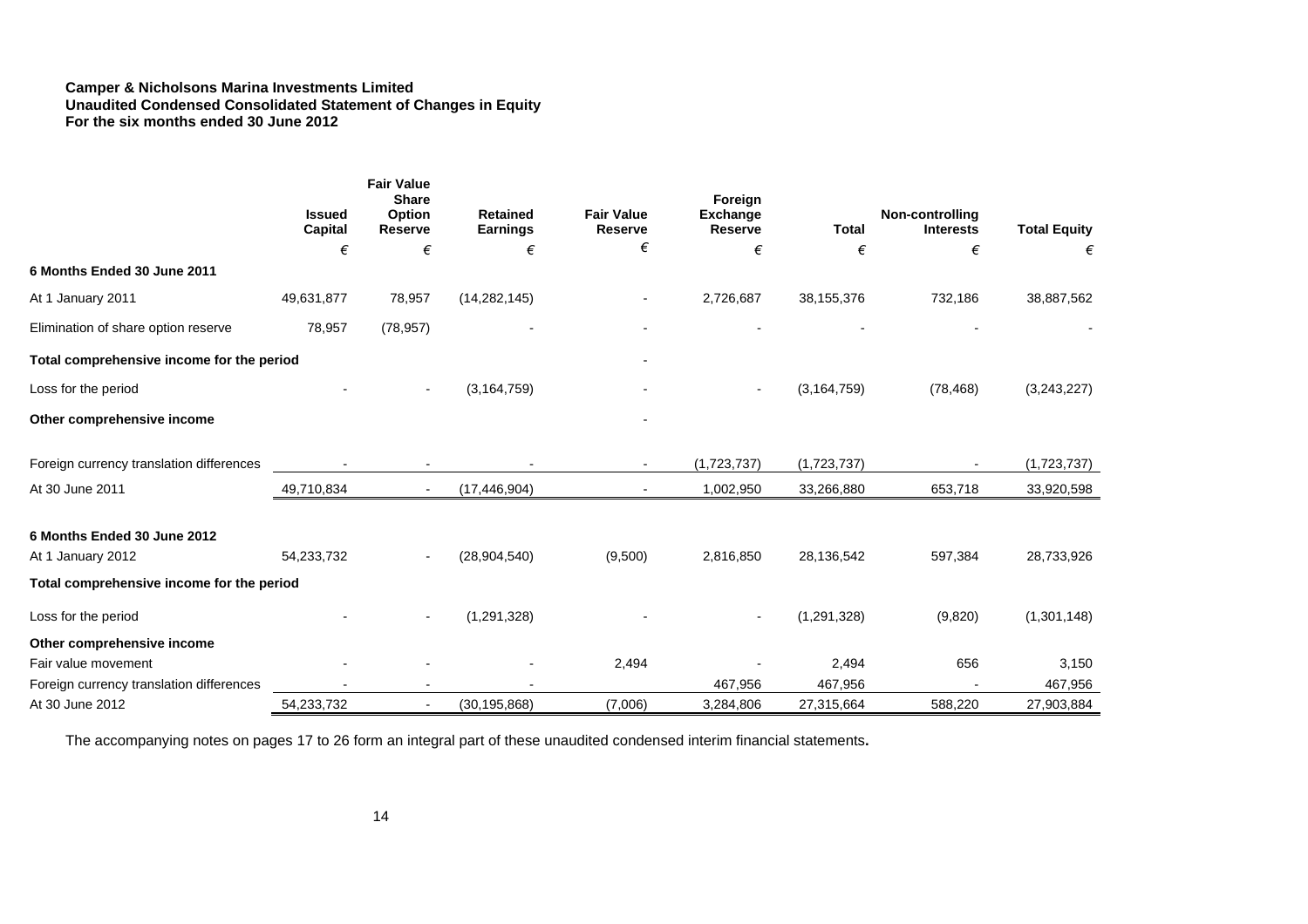# **Camper & Nicholsons Marina Investments Limited Unaudited Condensed Consolidated Statement of Financial Position As at 30 June 2012**

|                                                                     | <b>Notes</b> | 30-Jun-2012    | 31-Dec-2011    |
|---------------------------------------------------------------------|--------------|----------------|----------------|
|                                                                     |              | €              | €              |
| Non current assets                                                  |              |                |                |
| Property, plant & equipment                                         | 10           | 37,394,638     | 36,814,233     |
| Cash pledge                                                         | 12           | 3,303,357      | 2,738,246      |
| Available for sale financial assets                                 |              | 1,567,050      | 1,563,900      |
| Deferred tax                                                        | 9            | 436,129        |                |
| Goodwill                                                            |              | 10,976,014     | 10,976,014     |
|                                                                     |              | 53,677,188     | 52,092,393     |
| <b>Current assets</b>                                               |              |                |                |
| Trade and other receivables                                         |              | 2,623,163      | 1,971,637      |
| Cash and cash equivalents                                           | 13           | 4,428,065      | 6,993,944      |
|                                                                     |              | 7,051,228      | 8,965,581      |
| <b>TOTAL ASSETS</b>                                                 |              | 60,728,416     | 61,057,974     |
| <b>Current Liabilities</b>                                          |              |                |                |
| Trade and other payables                                            |              | 3,541,491      | 3,486,342      |
| Loans repayable within one year                                     | 15           | 2,507,565      | 1,526,089      |
|                                                                     |              | 6,049,056      | 5,012,431      |
|                                                                     |              |                |                |
| <b>TOTAL ASSETS LESS CURRENT LIABILITIES</b>                        |              | 54,679,360     | 56,045,543     |
| <b>Non current liabilities</b>                                      |              |                |                |
| Loans repayable after more than one year                            | 15           | 15,139,020     | 15,692,593     |
| Unsecured 7% Bond                                                   | 14           | 11,636,456     | 11,619,024     |
|                                                                     |              | 26,775,476     | 27,311,617     |
| <b>NET ASSETS</b>                                                   |              | 27,903,884     | 28,733,926     |
|                                                                     |              |                |                |
|                                                                     |              |                |                |
| Equity attributable to equity shareholders<br><b>Issued capital</b> |              | 54,233,732     | 54,233,732     |
| <b>Retained loss</b>                                                |              | (30, 195, 868) | (28, 904, 540) |
| Fair value reserve                                                  |              | (7,006)        | (9,500)        |
| Foreign exchange reserve                                            |              | 3,284,806      | 2,816,850      |
|                                                                     |              | 27,315,664     | 28,136,452     |
|                                                                     |              |                |                |
| <b>Non-controlling interest</b>                                     |              | 588,220        | 597,384        |
| <b>Total equity</b>                                                 |              | 27,903,884     | 28,733,926     |
| Net Assets per share:                                               |              |                |                |
| basic, attributable to ordinary equity shares                       |              | 34.04c         | 35.06c         |
| diluted, attributable to ordinary equity shares                     |              | 34.04c         | 35.06c         |

The financial statements on pages 13 to 26 were approved by the Board of Directors on 19 September 2012

Sir C Lewinton, Chairman

T C Ash, Director

The accompanying notes on pages 17 to 26 form an integral part of these unaudited condensed interim financial statements**.**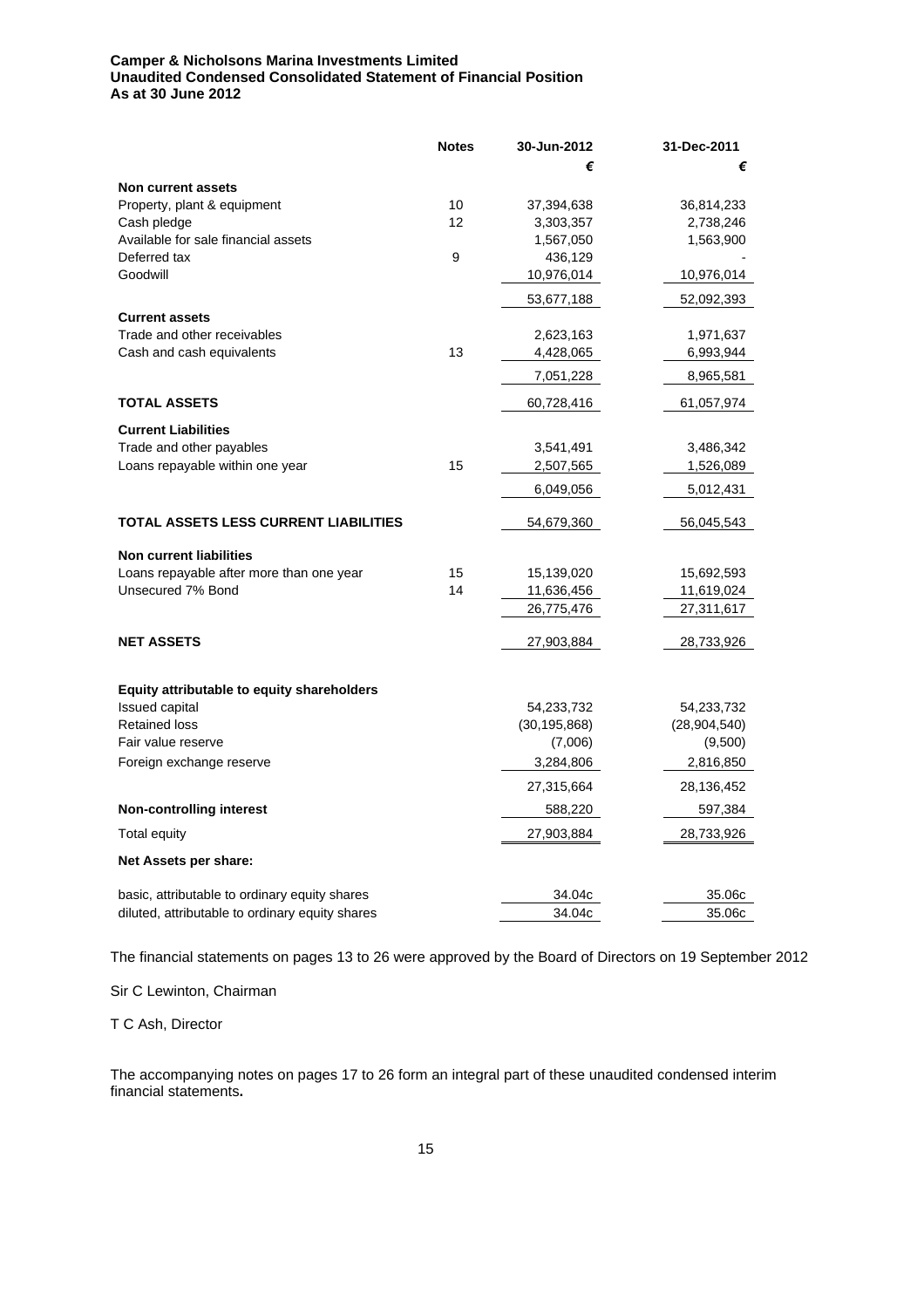### **Camper & Nicholsons Marina Investments Limited Unaudited Condensed Consolidated Statement of Cash Flows For the six months ended 30 June 2012**

| €<br>€<br>Cash flows from operating activities<br>Loss before taxation<br>(1,737,277)<br>(3, 189, 748)<br>Adjusted for:<br>Finance income<br>(77, 825)<br>(56, 480)<br>840,694<br>895,607<br>Finance expense<br>Depreciation<br>619,635<br>1,065,095<br>(39, 718)<br>Unrealised foreign exchange loss/(gain)<br>21,585<br>(394, 491)<br>(1,263,941)<br>(641, 451)<br>182,065<br>Decrease/(Increase)/ in receivables<br>Increase in payables<br>4,886<br>502,316<br>Income tax expense<br>(53, 479)<br>Net cash flows from operating activities<br>(1,031,056)<br>(633,039)<br>Cash flow from investing activities<br>Acquisition of property, plant & equipment<br>(332, 525)<br>(334, 601)<br>Disposals of property plant and equipment<br>19,808<br>162,813<br>Interest received<br>56,480<br>77,825<br>Net cash flows from investing activities<br>(234, 892)<br>(115, 308)<br>Cash flows from financing activities<br>Proceeds of borrowings<br>644,035<br>781,611<br>Increase in cash pledge<br>(565, 111)<br>(741, 368)<br>(698, 103)<br>Repayment of borrowings<br>(577, 873)<br>(840, 700)<br>(902, 511)<br>Interest paid<br>Net cash flows from financing activities<br>(1,339,649)<br>(1,560,371)<br>Net decrease in cash and cash equivalents<br>(2,605,597)<br>(2,308,718)<br>Opening cash and cash equivalents<br>6,993,944<br>10,759,421<br>Effect of exchange rate fluctuations on cash held<br>39,718<br>(21, 585)<br>Closing cash and cash equivalents<br>4,428,065<br>8,429,118 | 30-Jun-2012 | 30-Jun-2011 |
|---------------------------------------------------------------------------------------------------------------------------------------------------------------------------------------------------------------------------------------------------------------------------------------------------------------------------------------------------------------------------------------------------------------------------------------------------------------------------------------------------------------------------------------------------------------------------------------------------------------------------------------------------------------------------------------------------------------------------------------------------------------------------------------------------------------------------------------------------------------------------------------------------------------------------------------------------------------------------------------------------------------------------------------------------------------------------------------------------------------------------------------------------------------------------------------------------------------------------------------------------------------------------------------------------------------------------------------------------------------------------------------------------------------------------------------------------------------------------------------------------|-------------|-------------|
|                                                                                                                                                                                                                                                                                                                                                                                                                                                                                                                                                                                                                                                                                                                                                                                                                                                                                                                                                                                                                                                                                                                                                                                                                                                                                                                                                                                                                                                                                                   |             |             |
|                                                                                                                                                                                                                                                                                                                                                                                                                                                                                                                                                                                                                                                                                                                                                                                                                                                                                                                                                                                                                                                                                                                                                                                                                                                                                                                                                                                                                                                                                                   |             |             |
|                                                                                                                                                                                                                                                                                                                                                                                                                                                                                                                                                                                                                                                                                                                                                                                                                                                                                                                                                                                                                                                                                                                                                                                                                                                                                                                                                                                                                                                                                                   |             |             |
|                                                                                                                                                                                                                                                                                                                                                                                                                                                                                                                                                                                                                                                                                                                                                                                                                                                                                                                                                                                                                                                                                                                                                                                                                                                                                                                                                                                                                                                                                                   |             |             |
|                                                                                                                                                                                                                                                                                                                                                                                                                                                                                                                                                                                                                                                                                                                                                                                                                                                                                                                                                                                                                                                                                                                                                                                                                                                                                                                                                                                                                                                                                                   |             |             |
|                                                                                                                                                                                                                                                                                                                                                                                                                                                                                                                                                                                                                                                                                                                                                                                                                                                                                                                                                                                                                                                                                                                                                                                                                                                                                                                                                                                                                                                                                                   |             |             |
|                                                                                                                                                                                                                                                                                                                                                                                                                                                                                                                                                                                                                                                                                                                                                                                                                                                                                                                                                                                                                                                                                                                                                                                                                                                                                                                                                                                                                                                                                                   |             |             |
|                                                                                                                                                                                                                                                                                                                                                                                                                                                                                                                                                                                                                                                                                                                                                                                                                                                                                                                                                                                                                                                                                                                                                                                                                                                                                                                                                                                                                                                                                                   |             |             |
|                                                                                                                                                                                                                                                                                                                                                                                                                                                                                                                                                                                                                                                                                                                                                                                                                                                                                                                                                                                                                                                                                                                                                                                                                                                                                                                                                                                                                                                                                                   |             |             |
|                                                                                                                                                                                                                                                                                                                                                                                                                                                                                                                                                                                                                                                                                                                                                                                                                                                                                                                                                                                                                                                                                                                                                                                                                                                                                                                                                                                                                                                                                                   |             |             |
|                                                                                                                                                                                                                                                                                                                                                                                                                                                                                                                                                                                                                                                                                                                                                                                                                                                                                                                                                                                                                                                                                                                                                                                                                                                                                                                                                                                                                                                                                                   |             |             |
|                                                                                                                                                                                                                                                                                                                                                                                                                                                                                                                                                                                                                                                                                                                                                                                                                                                                                                                                                                                                                                                                                                                                                                                                                                                                                                                                                                                                                                                                                                   |             |             |
|                                                                                                                                                                                                                                                                                                                                                                                                                                                                                                                                                                                                                                                                                                                                                                                                                                                                                                                                                                                                                                                                                                                                                                                                                                                                                                                                                                                                                                                                                                   |             |             |
|                                                                                                                                                                                                                                                                                                                                                                                                                                                                                                                                                                                                                                                                                                                                                                                                                                                                                                                                                                                                                                                                                                                                                                                                                                                                                                                                                                                                                                                                                                   |             |             |
|                                                                                                                                                                                                                                                                                                                                                                                                                                                                                                                                                                                                                                                                                                                                                                                                                                                                                                                                                                                                                                                                                                                                                                                                                                                                                                                                                                                                                                                                                                   |             |             |
|                                                                                                                                                                                                                                                                                                                                                                                                                                                                                                                                                                                                                                                                                                                                                                                                                                                                                                                                                                                                                                                                                                                                                                                                                                                                                                                                                                                                                                                                                                   |             |             |
|                                                                                                                                                                                                                                                                                                                                                                                                                                                                                                                                                                                                                                                                                                                                                                                                                                                                                                                                                                                                                                                                                                                                                                                                                                                                                                                                                                                                                                                                                                   |             |             |
|                                                                                                                                                                                                                                                                                                                                                                                                                                                                                                                                                                                                                                                                                                                                                                                                                                                                                                                                                                                                                                                                                                                                                                                                                                                                                                                                                                                                                                                                                                   |             |             |
|                                                                                                                                                                                                                                                                                                                                                                                                                                                                                                                                                                                                                                                                                                                                                                                                                                                                                                                                                                                                                                                                                                                                                                                                                                                                                                                                                                                                                                                                                                   |             |             |
|                                                                                                                                                                                                                                                                                                                                                                                                                                                                                                                                                                                                                                                                                                                                                                                                                                                                                                                                                                                                                                                                                                                                                                                                                                                                                                                                                                                                                                                                                                   |             |             |
|                                                                                                                                                                                                                                                                                                                                                                                                                                                                                                                                                                                                                                                                                                                                                                                                                                                                                                                                                                                                                                                                                                                                                                                                                                                                                                                                                                                                                                                                                                   |             |             |
|                                                                                                                                                                                                                                                                                                                                                                                                                                                                                                                                                                                                                                                                                                                                                                                                                                                                                                                                                                                                                                                                                                                                                                                                                                                                                                                                                                                                                                                                                                   |             |             |
|                                                                                                                                                                                                                                                                                                                                                                                                                                                                                                                                                                                                                                                                                                                                                                                                                                                                                                                                                                                                                                                                                                                                                                                                                                                                                                                                                                                                                                                                                                   |             |             |
|                                                                                                                                                                                                                                                                                                                                                                                                                                                                                                                                                                                                                                                                                                                                                                                                                                                                                                                                                                                                                                                                                                                                                                                                                                                                                                                                                                                                                                                                                                   |             |             |
|                                                                                                                                                                                                                                                                                                                                                                                                                                                                                                                                                                                                                                                                                                                                                                                                                                                                                                                                                                                                                                                                                                                                                                                                                                                                                                                                                                                                                                                                                                   |             |             |
|                                                                                                                                                                                                                                                                                                                                                                                                                                                                                                                                                                                                                                                                                                                                                                                                                                                                                                                                                                                                                                                                                                                                                                                                                                                                                                                                                                                                                                                                                                   |             |             |
|                                                                                                                                                                                                                                                                                                                                                                                                                                                                                                                                                                                                                                                                                                                                                                                                                                                                                                                                                                                                                                                                                                                                                                                                                                                                                                                                                                                                                                                                                                   |             |             |
|                                                                                                                                                                                                                                                                                                                                                                                                                                                                                                                                                                                                                                                                                                                                                                                                                                                                                                                                                                                                                                                                                                                                                                                                                                                                                                                                                                                                                                                                                                   |             |             |
|                                                                                                                                                                                                                                                                                                                                                                                                                                                                                                                                                                                                                                                                                                                                                                                                                                                                                                                                                                                                                                                                                                                                                                                                                                                                                                                                                                                                                                                                                                   |             |             |

The accompanying notes on pages 17 to 26 form an integral part of these unaudited condensed interim financial statements**.**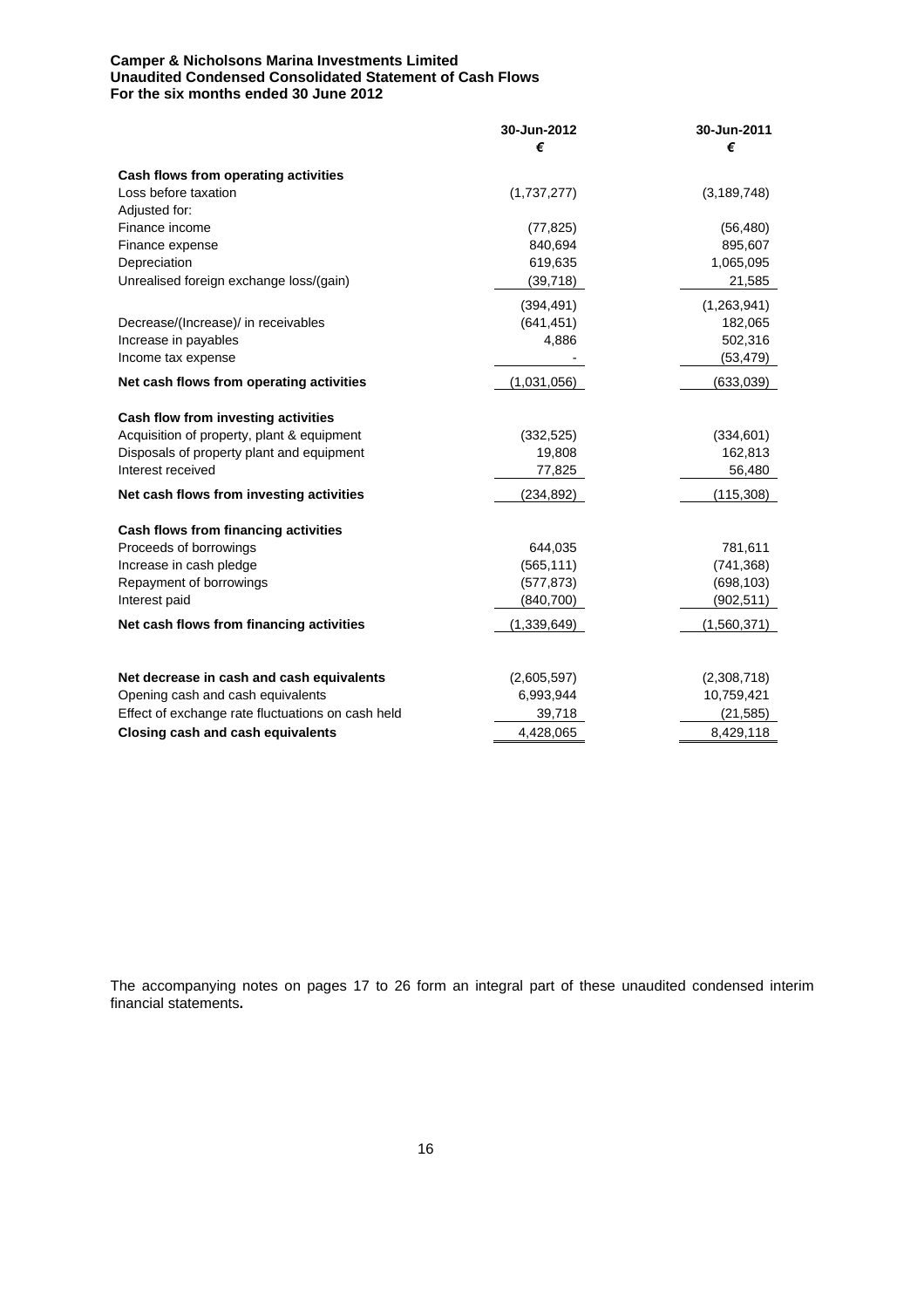## **1. Corporate Information**

Camper & Nicholsons Marina Investments Limited ("the Company") is a limited liability company, incorporated and domiciled in Guernsey, whose shares are publicly traded on the AIM Market.

The principal activity of the Company, and its subsidiaries (together the "Group") and jointly controlled entity is the acquisition, development, redevelopment and operation of an international portfolio of both new and existing marinas and related real estate primarily in the Mediterranean, the United States and the Caribbean. The Company continues to develop its third party marina management and consulting business.

The Unaudited Condensed Consolidated Interim Financial Statements of the Group and jointly controlled entity for the 6 months ended 30 June 2012 were authorised for issue in accordance with a resolution of the directors on 19 September 2012.

# **2. Basis of preparation and accounting policies**

The Unaudited Condensed Consolidated Interim Financial Statements of the Group and jointly controlled entity for the 6 months ended 30 June 2012 have been prepared in accordance with IAS 34: *Interim Financial Reporting*. Selected explanatory notes are included to explain events and transactions that are significant to an understanding of the changes in financial position and performance of the Group since the last annual consolidated financial statements as at and for the year ended 31 December 2011. This unaudited condensed consolidated interim financial report does not include all of the information required for full financial statements and should be read in conjunction with the consolidated financial statements of the Group for the year ended 31 December 2011.

The accounting policies applied by the Group and jointly controlled entities in the Unaudited Condensed Consolidated Interim Financial Statements are the same as those applied by the Group in its consolidated financial statements for the year ended 31 December 2011.

### **3. Estimates**

The preparation of interim financial statements requires management to make judgements, estimates and assumptions that affect the application of accounting policies and the reported amounts of assets and liabilities, income and expense. Actual results may differ from these estimates.

In preparing these Unaudited Condensed Consolidated Interim Financial Statements, the significant judgements made by management in applying the Group and the jointly controlled entity's accounting policies and the key sources of estimation uncertainty were the same as those that applied to the consolidated financial statements as at and for the year ended 31 December 2011.

### **4. Seasonality of operations**

Marinas derive their income from several sources some of which will produce greater revenues during the summer months and while these seasonally-affected sources are generally relatively small in relation to the overall level of sales they can make an important contribution to profitability. The timing of long term berth sales, which are neither seasonal by nature nor capable of accurate prediction, can have a more significant impact on the level of both sales and profits. During the 6 months ended 30 June 2012 berth sales revenues totalled €41,363 whilst in the same period last year they totalled €436,320.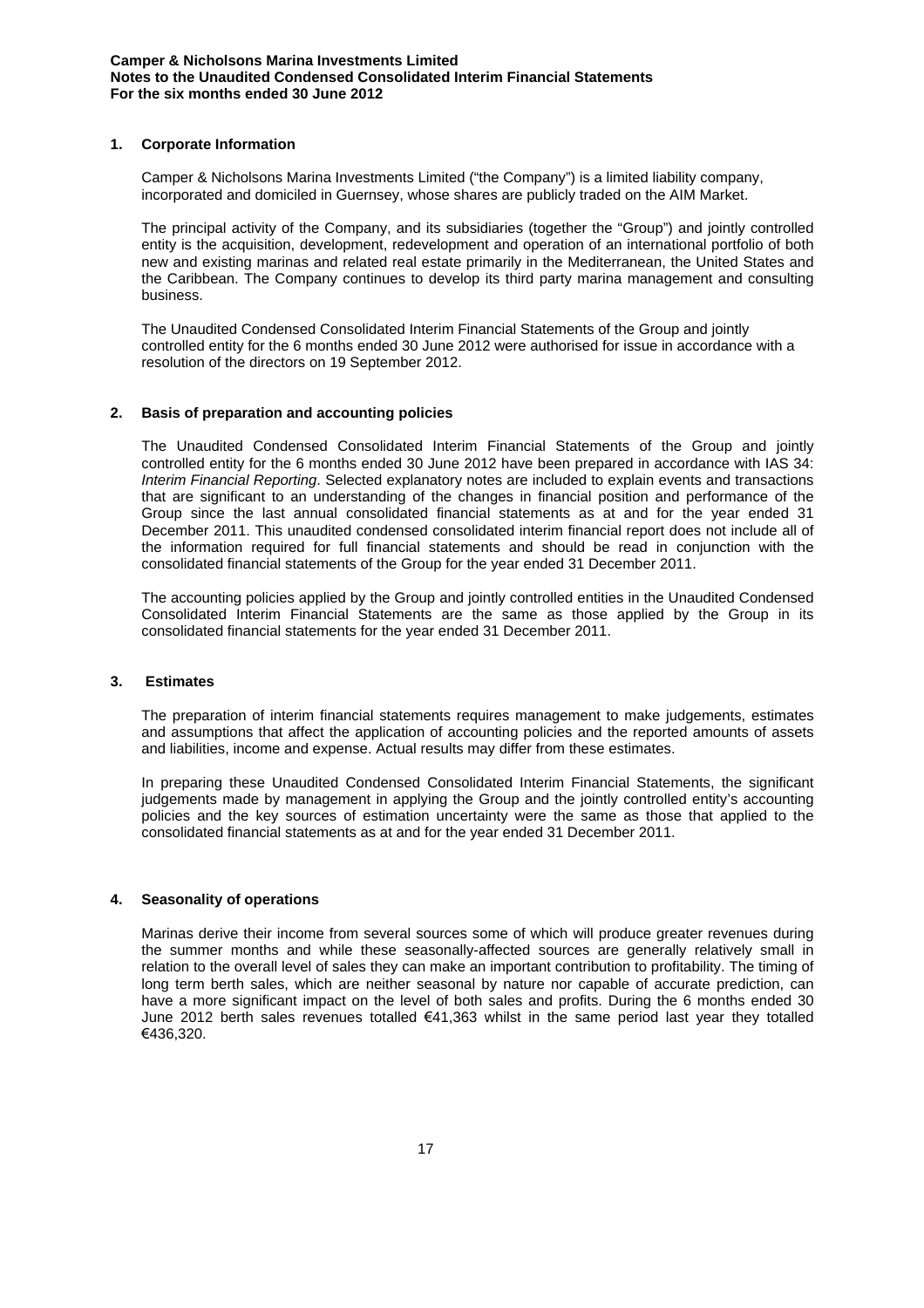## **5. Segmental reporting**

Under the "management approach" to segmental reporting, the Company believes there are two separately reportable segments to its business, Marina operations and Marina consultancy. These two operating segments are managed separately as they have different resource and capital requirements. A summary of the business operations in each of these two operating segments is given below:

*Marina operations:* ownership and operation of high quality marina facilities providing berthing and ancillary services for yachts and super yachts.

*Marina consultancy:* provision, through multi year contracts, of a range of services, including consultancy, to third party marinas.

The results for these two segments for the 6 months ended 30 June 2012 are set out below:-

|                                                           | Marina      | Marina      | Parent      |               |
|-----------------------------------------------------------|-------------|-------------|-------------|---------------|
|                                                           | Operations  | Consultancy | Company     | Totals        |
| For the 6 months ended 30 June 2012                       | €           | €           | €           | €             |
| Revenues from external customers                          | 2,883,004   | 808,726     |             | 3,691,730     |
| Intersegment revenues                                     |             | 768,184     |             | 768,184       |
| Interest revenue                                          | 59,499      | 25          | 18,301      | 77,825        |
| Interest expense                                          | (827, 872)  |             | (12, 822)   | (840, 694)    |
| Depreciation & amortisation                               | 595,740     | 23,895      |             | 619,635       |
| Reportable segment profit/(loss)                          | (893, 987)  | (207, 706)  | (635, 584)  | (1,737,277)   |
| Expenditures for reportable segment non<br>current assets | 397,212     | 24,367      |             | 421,579       |
| For the 6 months ended 30 June 2011                       |             |             |             |               |
| Revenues from external customers                          | 2,859,882   | 304,023     |             | 3,163,905     |
| Intersegment revenues                                     |             | 1,204,812   |             | 1,204,812     |
| Interest revenue                                          | 38,315      | 233         | 17,932      | 56,480        |
| Interest expense                                          | (847, 186)  | (14,902)    | (33,519)    | (895, 607)    |
| Depreciation & amortisation                               | 1,021,645   | 43,450      |             | 1,065,095     |
| Reportable segment profit/(loss)                          | (1,562,923) | 118,412     | (1,745,237) | (3, 189, 748) |
| Expenditures for reportable segment non<br>current assets | 365,298     | 18,826      |             | 384,124       |

### **Reconciliation of reportable segment revenues and profit and loss**

|                                               | 30-Jun-2012   | 30-Jun-2011   |
|-----------------------------------------------|---------------|---------------|
| <b>Revenues</b>                               | €             | €             |
| Total revenues for reportable segments        | 4,459,914     | 4,368,717     |
| Elimination of inter-segment revenues         | (768,184)     | (1,204,812)   |
| Group revenues                                | 3,691,730     | 3,163,905     |
| <b>Profit &amp; loss</b>                      |               |               |
| Total profit and loss for reportable segments | (1, 101, 693) | (1,444,511)   |
| Other profit or loss                          | (635, 584)    | (1,745,237)   |
| Group loss                                    | (1,737,277)   | (3, 189, 748) |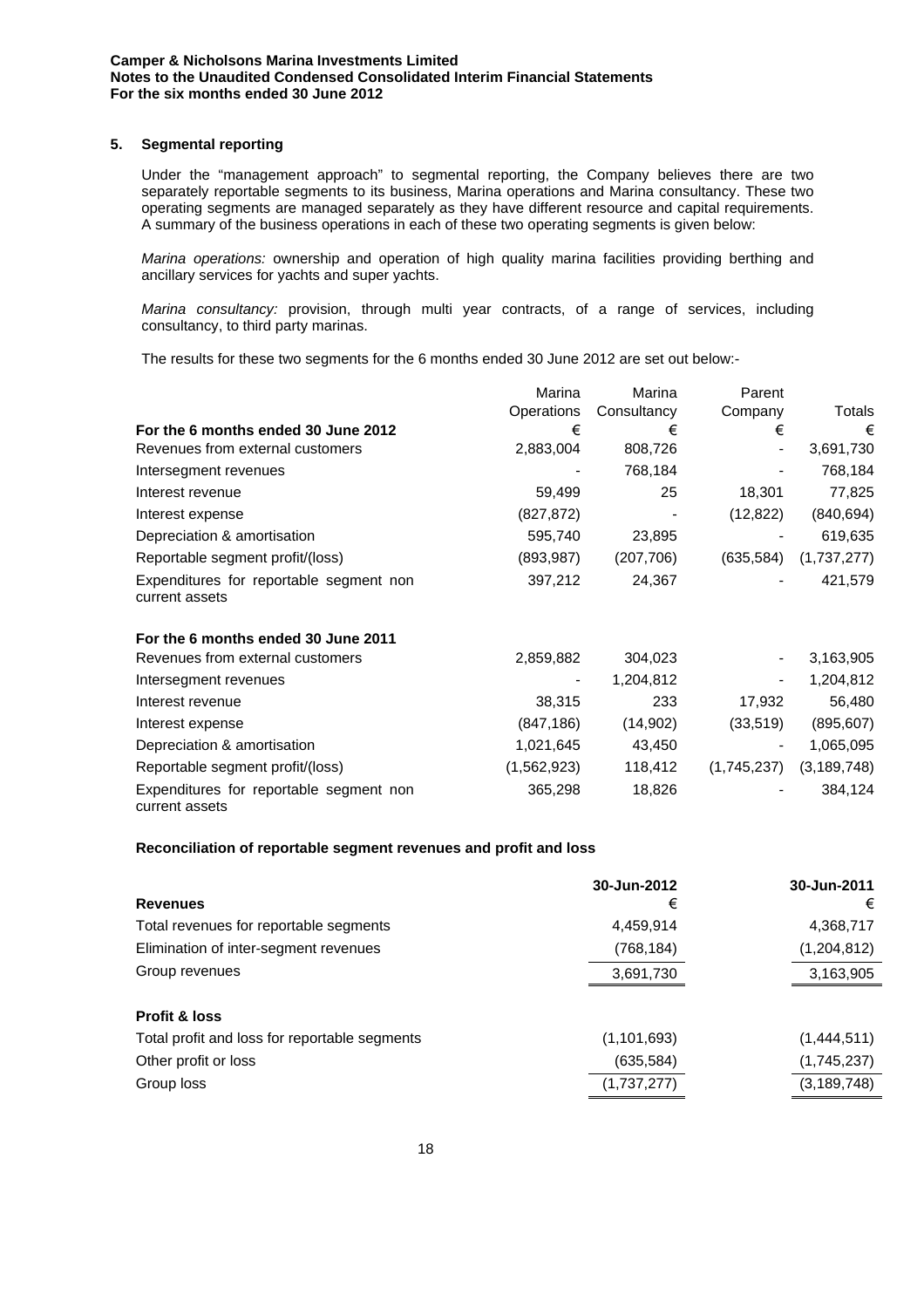## **Camper & Nicholsons Marina Investments Limited Notes to the Unaudited Condensed Consolidated Interim Financial Statements For the six months ended 30 June 2012**

### **6. Wages, salaries and consultancy fees**

|                           | 30-Jun-2012 | 30-Jun-2011 |
|---------------------------|-------------|-------------|
|                           |             |             |
| <b>Marina Operations</b>  | 564,663     | 521,860     |
| <b>Marina Consultancy</b> | 799.798     | 728.532     |
| Own work capitalised      | (15,905)    | (35, 185)   |
| Total                     | 1,348,556   | 1,215,207   |

## **7. Other General Administration expenses**

|                                   | 30-Jun-2012 | 30-Jun-2011 |
|-----------------------------------|-------------|-------------|
|                                   | €           | €           |
| Communications including travel   | 144,853     | 124,610     |
| Repairs & maintenance             | 109.961     | 91.429      |
| Security                          | 69,360      | 68,104      |
| Insurance                         | 106,125     | 90,781      |
| Electricity, water & gas          | 88,857      | 99,010      |
| Printing stationery & postage     | 25,394      | 32,033      |
| Bank charges                      | 23,735      | 29,098      |
| Administration fees               | 30.280      | 28,661      |
| Bad debt (write back) / provision | 13.343      | (21, 120)   |
| Bond costs amortisation           | 17,432      | 15,533      |
| Royalty fees                      | 72.609      | 69,086      |
| Other                             | 168,749     | 105,825     |
| Total                             | 870.698     | 733.050     |

## **8. Strategic Review and Transaction costs**

|                          | 30-Jun-2012              | 30-Jun-2011<br>€ |
|--------------------------|--------------------------|------------------|
| <b>Strategic Review</b>  | $\overline{\phantom{a}}$ | 475,359          |
| <b>Transaction costs</b> | $\overline{\phantom{a}}$ | 214.494          |
| Total                    | $\overline{\phantom{a}}$ | 689,853          |

On 16 March 2011, when the Company released its results for the year ended 31 December 2010, it announced also that CBRE had been appointed to carry out a Strategic Review of the business. Significant work was undertaken on this during the first half of 2011 and it was concluded in August 2011 with a significant investment in the Company by First Eastern Marina Investments Limited and the formation of a new joint venture by the two parties to access the fast growing Asian market.

During the first half of 2011, the Group also completed the transaction whereby the Company's 45% equity interest in IC Cesme Marina Yatirim Turizm ve Isletmeleri Sirketi ("IC Cesme") was sold to its' principal subsidiary, Grand Harbour Marina plc ("GHM"). The transaction costs in the prior year figures above include the costs of both the Company and GHM for this related party transaction.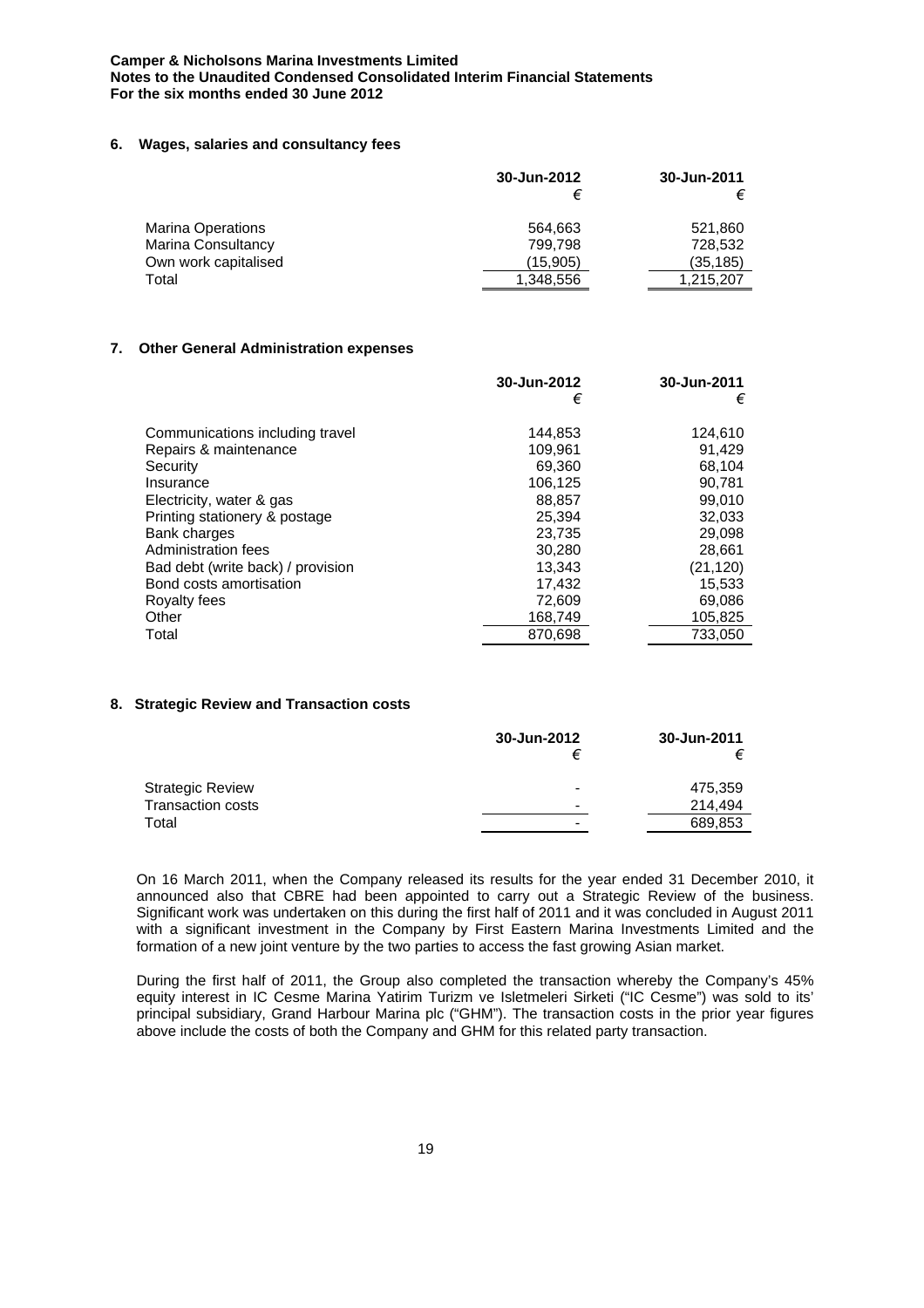### **9. Taxation**

The company, Camper & Nicholsons Marina Investments Ltd is a Guernsey Exempt Company and is therefore not subject to taxation on its income, other than an annual exempt fee of £600, under the Income Tax (Exempt Bodies) (Guernsey) Ordinance, 1989.

The taxation credit shown in these accounts is the aggregate of taxation payable and receivable by subsidiaries and the Group's share of taxation of the jointly controlled entities. The analysis of the current year credit is shown in the table below.

|                            | 30-Jun-2012 | 30-Jun-2011 |  |
|----------------------------|-------------|-------------|--|
| Income tax charge          | (24, 550)   | (53, 479)   |  |
| Income tax credit          | 460.679     |             |  |
| Income tax credit/(charge) | 436.129     | (53,479)    |  |

The current year credit arises from the recognition of a previously unrecognised deferred tax asset at a subsidiary as management considers it probable that future taxable profit of that subsidiary will allow the deferred tax asset to be recovered. A deferred tax asset is recognised for unused tax losses, tax credits and deductible temporary differences to the extent that it is probable that future taxable profits will be available against which they can be utilised. Deferred tax assets are reviewed at each reporting date and are reduced to the extent that it is no longer probable that the related tax benefit will be realised.

## **10. Property, plant and equipment**

|                                 | <b>Marina</b><br>Develop. | <b>Deferred</b><br>super yacht<br>berth costs | <b>Office</b><br>furniture<br>&<br>equipment | <b>Motor</b><br>vehicles | Leasehold<br><b>Property</b> | Total      |
|---------------------------------|---------------------------|-----------------------------------------------|----------------------------------------------|--------------------------|------------------------------|------------|
|                                 | €                         | €                                             | €                                            | €                        | €                            | €          |
| Cost:                           |                           |                                               |                                              |                          |                              |            |
| Period ended 30 June 2012       |                           |                                               |                                              |                          |                              |            |
| At 1 January 2012               | 40,977,450                | 551,835                                       | 1,526,081                                    | 80.931                   | 46.517                       | 43,182,814 |
| Additions                       | 276,489                   |                                               | 136,433                                      | 7,016                    | 1,641                        | 421,579    |
| Deferred costs                  | (20, 689)                 | 413                                           |                                              |                          |                              | (20, 276)  |
| Expensed                        | (7, 125)                  |                                               |                                              |                          |                              | (7, 125)   |
| <b>Disposals</b>                | (10, 176)                 |                                               | (54, 369)                                    |                          |                              | (64, 545)  |
| Exchange adj to closing<br>rate | 938,048                   |                                               | 16,879                                       | 1,221                    | 1,676                        | 957,824    |
|                                 |                           |                                               |                                              |                          |                              |            |
| As at 30 June 2012              | 42,153,997                | 552,248                                       | 1,625,024                                    | 89,168                   | 49,834                       | 44,470,271 |
| Depreciation:                   |                           |                                               |                                              |                          |                              |            |
| Period ended 30 June 2012       |                           |                                               |                                              |                          |                              |            |
| At 1 January 2012               | 5,680,036                 | 5,057                                         | 638,847                                      | 43,864                   | 776                          | 6,368,580  |
| Depreciation charge             | 484,383                   |                                               | 120,368                                      | 10,098                   | 4,836                        | 619,685    |
| <b>Disposals</b>                |                           |                                               | (51, 862)                                    |                          |                              | (51, 862)  |
| Exchange adj to closing         |                           |                                               |                                              |                          |                              |            |
| rate                            | 129,134                   |                                               | 8,898                                        | 1,076                    | 122                          | 139,230    |
| As at 30 June 2012              | 6,293,553                 | 5,057                                         | 716,251                                      | 55,038                   | 5,734                        | 7,075,633  |
|                                 |                           |                                               |                                              |                          |                              |            |
| <b>Net Book Value</b>           |                           |                                               |                                              |                          |                              |            |
| As at 30 June 2012              | 35,860,444                | 547,191                                       | 908,773                                      | 34,130                   | 44,100                       | 37,394,638 |
| As at 31 December 2011          | 35,297,414                | 546,778                                       | 887,233                                      | 37,067                   | 45,741                       | 36,814,233 |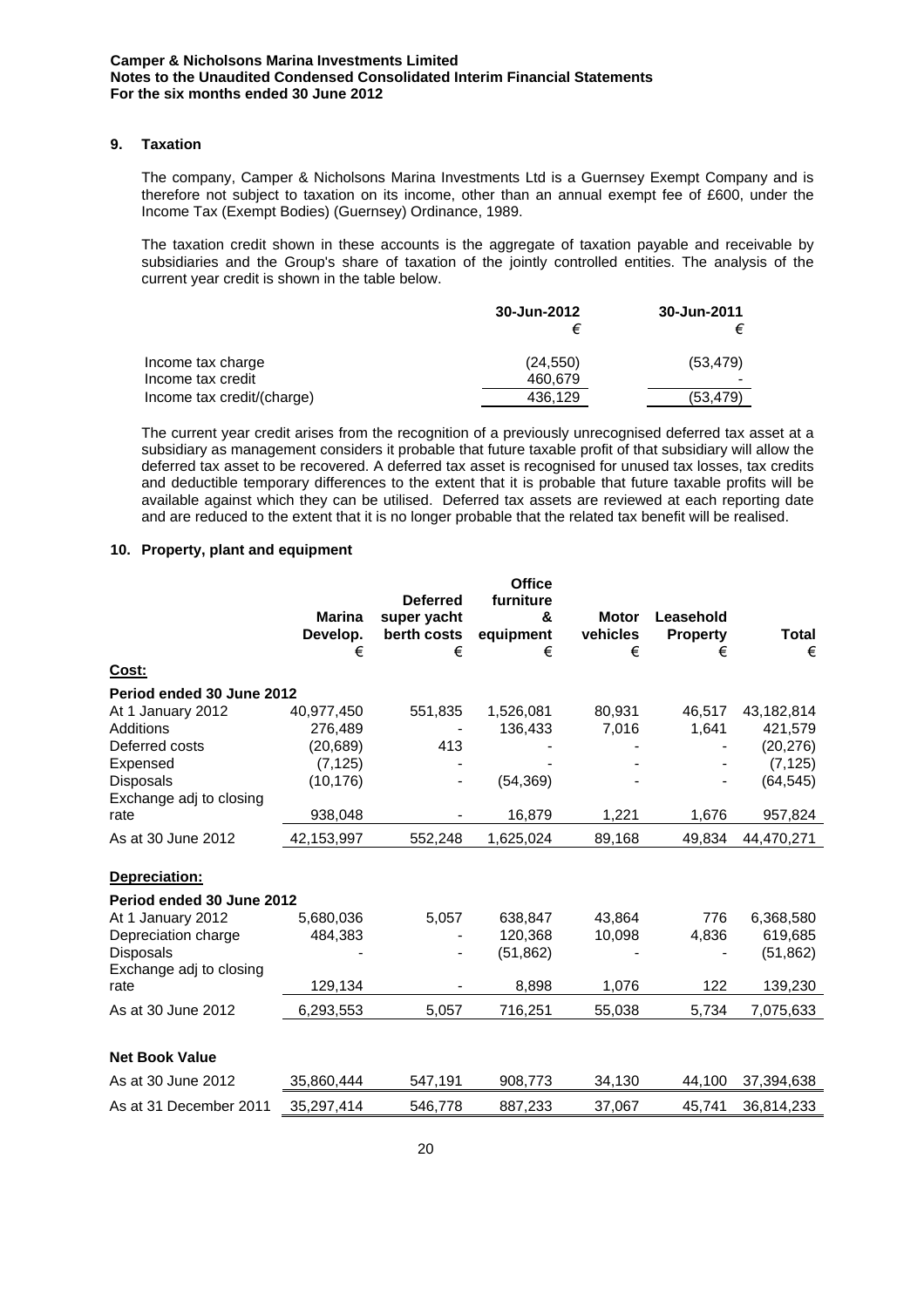## **11. Jointly Controlled Entities**

As reported in the 2010 Financial Statements, in March 2011 the Company agreed to sell its 45% beneficial equity investment in IC Cesme to its principal subsidiary, Grand Harbour Marina plc for consideration of €1.9 million and transfer of the beneficial ownership was completed in March 2011. Transfer of the legal ownership, which is subject to the approval of the competent authorities in Turkey and Isbank, the bank financing IC Cesme, had not been completed by 30 June 2011. The investment was sold at a price derived from an independent valuation completed by the Group's valuers, CBRE.

The company has a 50% interest in Camper & Nicholsons First Eastern Limited ("CNFE"), a jointly controlled entity established during 2011 which is involved in marina management and consultancy in the Asia Pacific region. The company agreed to provide funding of up to \$1.25 million to CNFE over 2 years of which \$0.5 million was provided in 2011.

### **12. Cash pledge**

As detailed in Note 15, the subordinated loan provided by Isbank to IC Cesme is secured against cash pledges made by the IC Cesme Marina shareholders. The Company's interest in IC Cesme Marina was sold to Grand Harbour Marina plc ("GHM") in March 2011. Part of the contractual terms of the sale required GHM to take over the Company's obligations to Isbank. At 30 June 2012 the Group's share of the cash pledge amounting to €3,303,357 (31 December 2011: €2,738,246) including interest added of €37,857 (31 December 2011: €23,996) continued to be held in the Company's name but in line with the terms of the sale agreement, GHM has lodged an equivalent sum with the Company in anticipation of Isbank agreeing to substitute GHM for the Company in relation to the banking arrangements for IC Cesme.

### **13. Cash & Cash Equivalents**

|                                                  | 30-Jun-2012<br>€ | 31-Dec-2011<br>€ |
|--------------------------------------------------|------------------|------------------|
| Cash & Cash Equivalents comprise the following:- |                  |                  |
| Cash at bank and in hand                         | 1,856,328        | 1.647.163        |
| Short term deposits                              | 2,571,737        | 5,346,781        |
|                                                  | 4,428,065        | 6,993,944        |

### **14. Unsecured Bond Issue**

During the period ended 31 December 2010, Grand Harbour Marina plc ("GHM") issued €10,000,000 bonds, with an over-allotment option of €2,000,000 bearing an interest rate of 7%, redeemable on 25 February 2020 and subject to an early redemption option that may be exercised by GHM between 2017 and 2020.

As at 30 June 2012 the outstanding balance related to these bonds was €11,636,456 (31 December 2011: €11,619,024) which can be analysed as shown in the table below:

|                                   | 30-Jun-2012 | 31-Dec-2011 |
|-----------------------------------|-------------|-------------|
|                                   |             |             |
| Opening balance                   | 11.619.024  | 11.586.647  |
| Amortisation of transaction costs | 17.432      | 32.377      |
| Balance at period end             | 11.636.456  | 11.619.024  |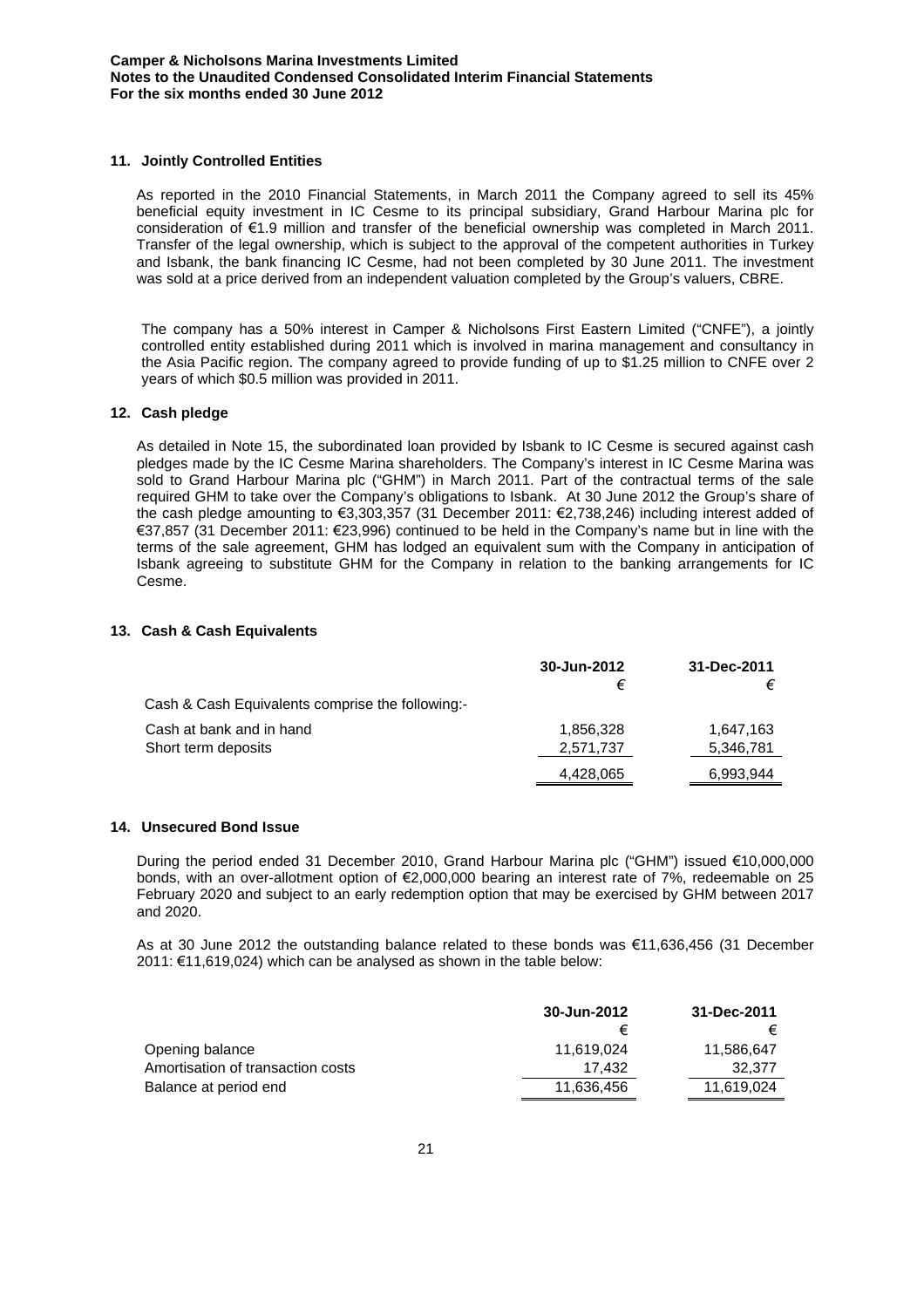## **Camper & Nicholsons Marina Investments Limited Notes to the Unaudited Condensed Consolidated Interim Financial Statements For the six months ended 30 June 2012**

### **15. Interest bearing loans and borrowings**

|                                    | At 30 June 2012 | At 31 Dec 2011 |
|------------------------------------|-----------------|----------------|
|                                    | €               | €              |
| Scotia Bank Loan A                 | 4,094,243       | 4,290,693      |
| Scotia Bank Loan B                 | 5,957,250       | 5,796,750      |
| Isbank Loan                        | 3,917,389       | 3,917,387      |
| Isbank Subordinated Loan           | 3,251,248       | 2,700,000      |
| Total Bank Loans                   | 17,220,130      | 16,704,830     |
| <b>Bank Overdrafts</b>             | 100,955         | 25,602         |
|                                    | 17,321,085      | 16,730,432     |
| Unsecured 7% Bond                  | 11,636,456      | 11,619,024     |
| Other Loan                         | 325,500         | 488,250        |
|                                    | 29,283,041      | 28,837,706     |
|                                    |                 |                |
| Repayable within one year          | 2,507,565       | 1,526,089      |
| Repayable after more than one year | 26,775,476      | 27,311,617     |
|                                    | 29.283.041      | 28,837,706     |

|                                    | <b>Interest</b><br>Rate at<br>30 June<br>2012<br>℅ | <b>Interest</b><br>Rate at<br>31<br><b>December</b><br>2011<br>℅ | <b>Due</b><br><b>Within 12</b><br>months<br>€ | Due 1<br><b>July 2013</b><br>$-31$ Dec<br>2014<br>€ | <b>Due 2015</b><br>& 2016<br>€ | <b>Due 2017</b><br>& 2018<br>€ | Due 2019.<br>& 2020<br>€ |
|------------------------------------|----------------------------------------------------|------------------------------------------------------------------|-----------------------------------------------|-----------------------------------------------------|--------------------------------|--------------------------------|--------------------------|
| Scotia Bank Loan A                 | 3.47%                                              | 3.39%                                                            | 1,185,030                                     | 2,686,068                                           | 223,145                        |                                |                          |
| Scotia Bank Loan B                 | 5.70%                                              | 5.70%                                                            |                                               | $\blacksquare$                                      | 5,957,250                      | $\overline{\phantom{0}}$       |                          |
| Isbank Loan<br>Isbank subordinated | 7.17%                                              | 6.52%                                                            | 489,674                                       | 734,511                                             | 979,348                        | 979,348                        | 734,508                  |
| loan                               | 1.40%                                              | 1.40%                                                            | 406,406                                       | 609.609                                             | 812.812                        | 812.812                        | 609.609                  |
| Bank overdraft                     | 5.00%                                              | 5.50%                                                            | 100,955                                       |                                                     |                                |                                |                          |
| Unsecured 7% Bond                  | 7.00%                                              | 7.00%                                                            |                                               |                                                     |                                | $\sim$                         | 11,636,456               |
| Other Loan                         | 6.73%                                              | 6.30%                                                            | 325,500                                       |                                                     |                                | $\overline{\phantom{0}}$       |                          |
| Total                              | n/a                                                | n/a                                                              | 2.507.565                                     |                                                     | 4,030,188 7,972,555 1,792,160  |                                | 12.980.573               |

### **Security and maturity**:

The Scotia Bank loan in respect of Camper & Nicholsons Grenada Limited ("CNGL") is secured by:

- First ranking and continuing sum Demand Mortgage Debenture stamped for US\$15,000,000 or equivalent charge over the fixed assets, goodwill, and uncalled capital of the borrower and a floating charge over all other assets.

The loan has been shown in two parts as Scotia Bank Loan A and Loan B to reflect the different repayment profiles. Scotia Bank Loan A, originally for US\$7,500,000 is repayable in quarterly instalments that commenced at 30 June 2010 with the final payment due in June 2015. Scotia Bank Loan B for US\$7,500,000, on which the interest rate has been fixed at 5.7% as shown above, is the bullet payment due in June 2015.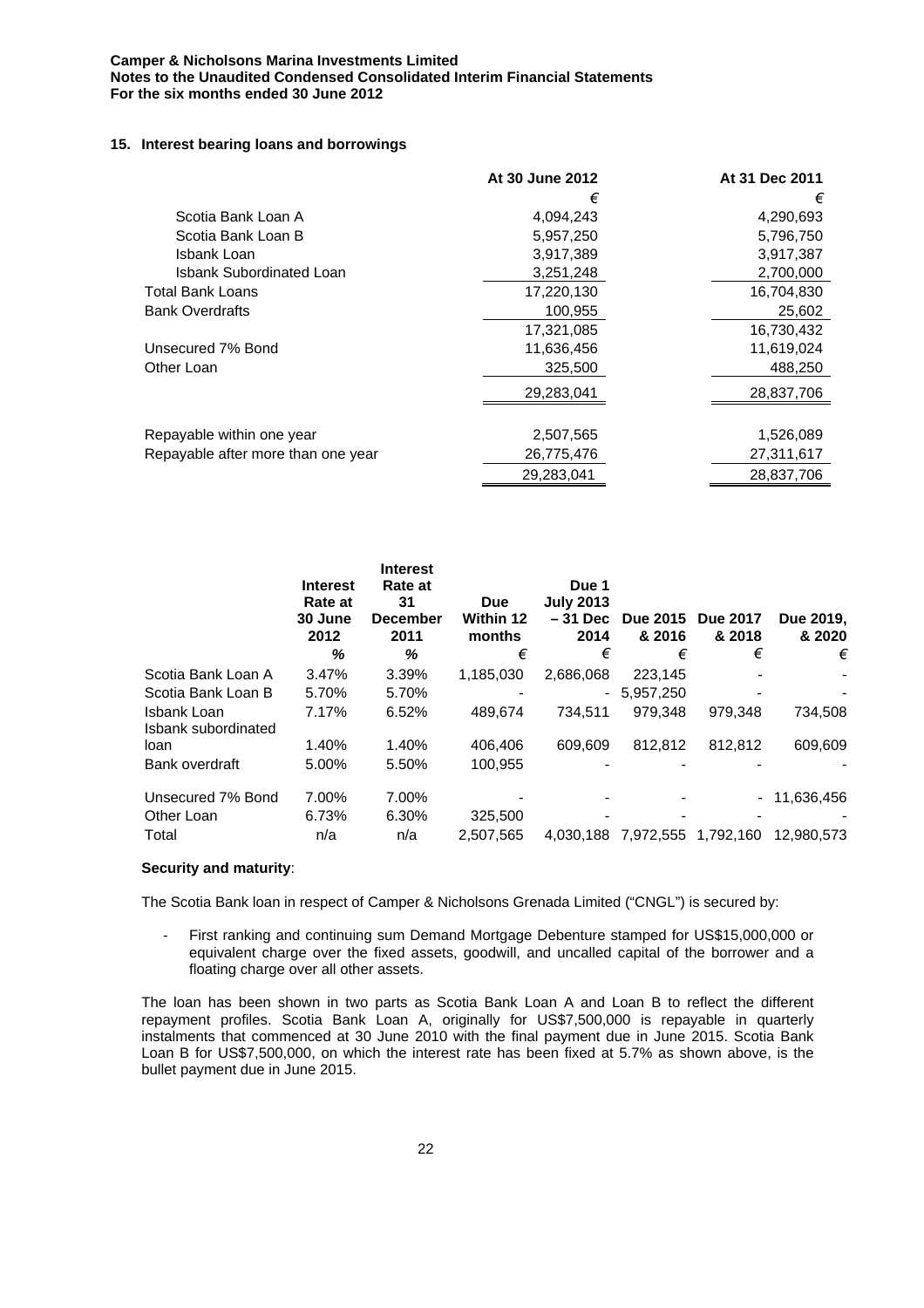## **15. Interest bearing loans and borrowings** (continued)

The Isbank loan is provided to IC Cesme in the form of a Term Facility Agreement ("Term Facility") in the amount of €9,249,386. This loan is repayable in semi annual instalments commencing in December 2011. In addition to the Term Facility, Isbank provided a loan in the form of a General Cash and Non-Cash Credit Agreement (the "Subordinated Loan") with a maximum facility of €10 million of which €7.225 million has been drawn down. The Subordinated Loan has been secured against cash pledges by the shareholders and is repayable commensurate with the Term Facility. The Group's unaudited condensed consolidated statement of financial position includes an appropriate percentage of the value of these loans from Isbank reflecting its shareholding % in IC Cesme. The Isbank loans are guaranteed by the shareholders as detailed in note 18.

The bank overdraft in respect of Grand Harbour Marina plc ("GHM") is secured by:

- a first general hypothec for €1,747,030 on overdraft basis over all assets, present and future given by Grand Harbour Marina plc; and
- a first special hypothec for €1,747,030 on overdraft basis over the temporary utile dominium for 99 years commencing from 2 June 1999 over the land measuring 1,410 square metres at Cottonera Waterfront Vittoriosa; and

Details of the Grand Harbour Marina 7% unsecured bond are given in Note 14.

The Other Loan is secured by a share charge in favour of the lender over the shares that the Company or its subsidiary owns in Camper & Nicholsons Marinas International Limited.

**%**

#### **16. Subsidiaries and joint ventures**

|                                                                                   | <b>Activity</b>                                                                      | <b>Country of</b><br>Incorporation | "∕∘<br><b>Equity</b><br><b>Interest</b> |
|-----------------------------------------------------------------------------------|--------------------------------------------------------------------------------------|------------------------------------|-----------------------------------------|
| <b>Subsidiaries</b>                                                               |                                                                                      |                                    |                                         |
| Camper & Nicholsons Marinas (Malta) Ltd<br>Camper & Nicholsons Caribbean Holdings | <b>Investment Holding</b>                                                            | Malta<br><b>Bahamas</b>            | 100.00                                  |
| Ltd                                                                               | <b>Investment Holding</b>                                                            |                                    | 100.00                                  |
| Camper & Nicholsons Grenada Ltd                                                   | <b>Property Holding</b>                                                              | Grenada                            | 100.00                                  |
| Camper & Nicholsons Grenada Services                                              |                                                                                      | Grenada                            |                                         |
| Ltd                                                                               | Marina Operator                                                                      |                                    | 100.00                                  |
| Grand Harbour Marina plc (including its'                                          |                                                                                      | Malta                              |                                         |
| subsidiary Maris Marine Limited)                                                  | Marina Operator<br>Group Investment                                                  | Malta                              | 79.17                                   |
| Camper & Nicholsons Marinas International<br>Ltd                                  | Management and Third Party<br>Marina Management &<br>Consultancy                     |                                    | 100.00                                  |
| Camper & Nicholsons Marinas Ltd                                                   | Group Investment<br>Management and Third Party<br>Marina Management &<br>Consultancy | UK                                 | 100.00                                  |
| <b>Jointly Controlled Entities</b>                                                |                                                                                      |                                    |                                         |
| Camper & Nicholsons First Eastern Ltd                                             | Third Party Marina                                                                   | Hong Kong                          | 50.00                                   |
|                                                                                   | Management & Consultancy                                                             |                                    |                                         |
| IC Cesme Marina Yatirim Turizm ve<br>Isletmeleri Sirketi                          | Marina Operator                                                                      | Turkey                             | $35.63*$                                |

\* The Group's subsidiary, Grand Harbour Marina plc, owns a 45% equity interest in IC Cesme Marina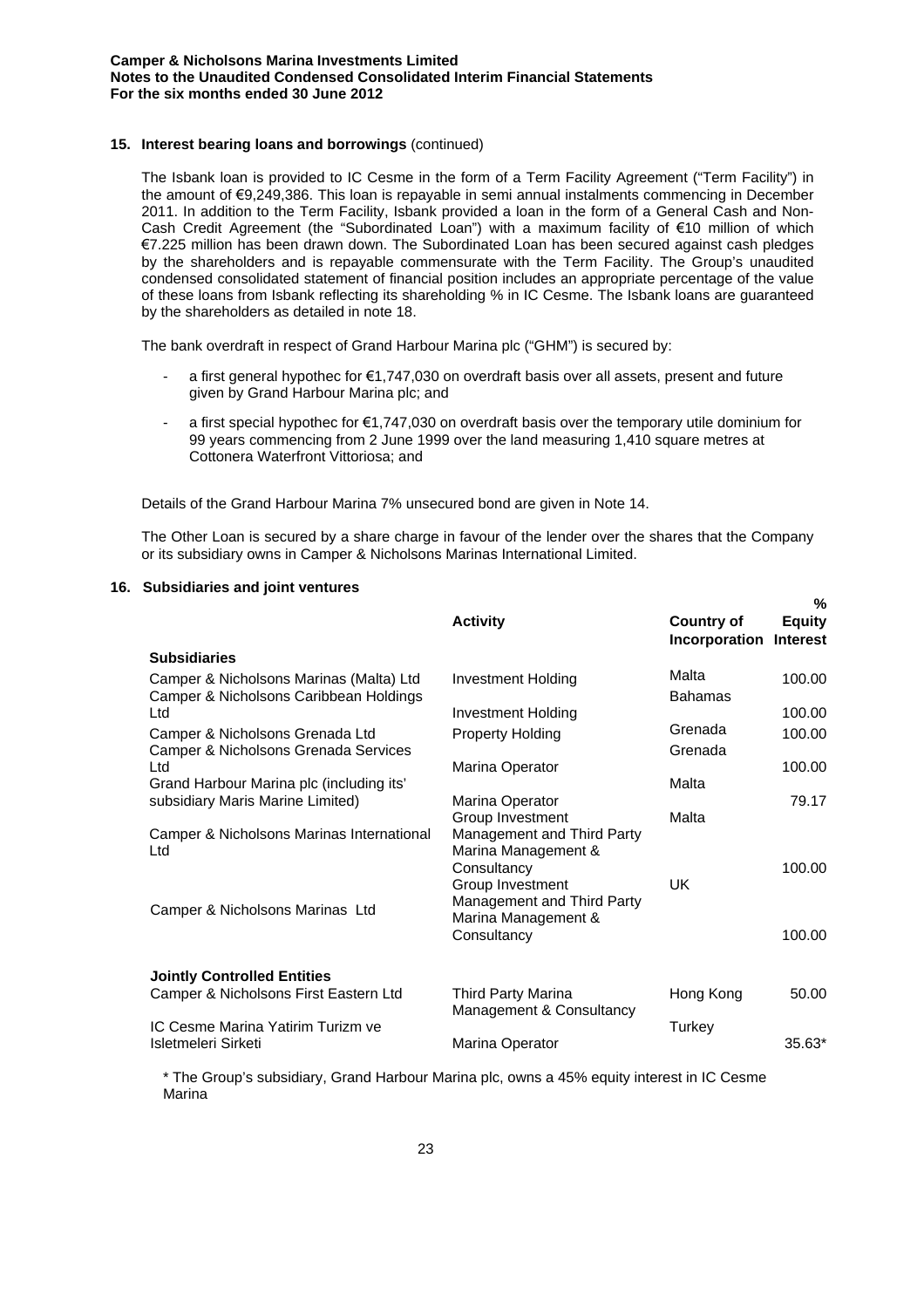### **Camper & Nicholsons Marina Investments Limited Notes to the Unaudited Condensed Consolidated Interim Financial Statements For the six months ended 30 June 2012**

### **17. Non-controlling Interest**

The non-controlling interest is all attributable to the 20.83% non-controlling shareholding in Grand Harbour Marina plc.

### **18. Commitments and contingencies**

### **Operating lease commitments – Group as lessee**

The Group has entered into the equivalents of commercial leases in respect of certain of the properties it occupies.

The lease of Grand Harbour Marina in Malta is held by Grand Harbour Marina plc ("GHM"), a 79% subsidiary. The lease is non-cancellable and expires in 2098, except that it has a break clause exercisable by the tenant only in 2029. The rent payable is based on turnover but the lease specifies a minimum and maximum level of rent payable in any year. The minimum future rental payments under the lease amount to approximately €6 million and the maximum to approximately €14 million. Further details on the terms of, and background to, the lease of Grand Harbour Marina were included in Note 23 of the Consolidated Financial Statements for the year ended 31 December 2010.

The lease of Cesme Marina in Turkey is held by IC Cesme Marina Yatrim Turizm ve Isletmeleri Sirketi, a company in which the Group's subsidiary, GHM, has a 45% interest. The lease is non cancellable and expires in 2033. The initial annual rent payable is approximately €1m which is index linked in future years in accordance with the Build Operate Transfer (BOT) contract.

The lease of the water area of Port Louis Marina in Grenada is held by Camper & Nicholsons Grenada Ltd, a 100% subsidiary. The lease is non-cancellable and expires in 2105 with an option to extend for a further 99 years subject to negotiation on expiry of the initial term. The rent payable is based on the total square footage brought into use. Not all the available area has yet been brought into use and may not be during 2012. The future rental payments under the terms of the lease, assuming that the whole area is brought into use are estimated at €1.8 million.

### **Finance lease commitments – Group as lessor**

The Group has granted a number of licences ranging in duration from 25 to 30 years in respect of berths at Grand Harbour Marina and Port Louis Marina. The licence fees payable for the berth are accounted for in the year of sale and consequently there is no future licence fee income. Licensees are required to pay annual service charges to defray the costs of maintenance of the berths. Because all amounts receivable under long term licenses are collected at the outset of the contract, the Group's gross and net investment in finance leases is zero.

### **Finance lease and hire purchase commitments**

At the reporting date the Group has no commitments as lessee under finance leases.

# **Trade Mark Licence**

The Company has an exclusive, perpetual, global licence to use the Camper & Nicholsons brand and related trademarks in connection with marinas and marina related services and is liable to pay a royalty of, generally, 1.5% of the marina related turnover of entities licensed to use the brand and of 1.5% of fees earned from marina related consultancy services provided.

# **Capital commitments**

At 30 June 2012, the Group had contracted capital commitments of approximately €4 thousand in respect of marina works at Grand Harbour Marina, Malta.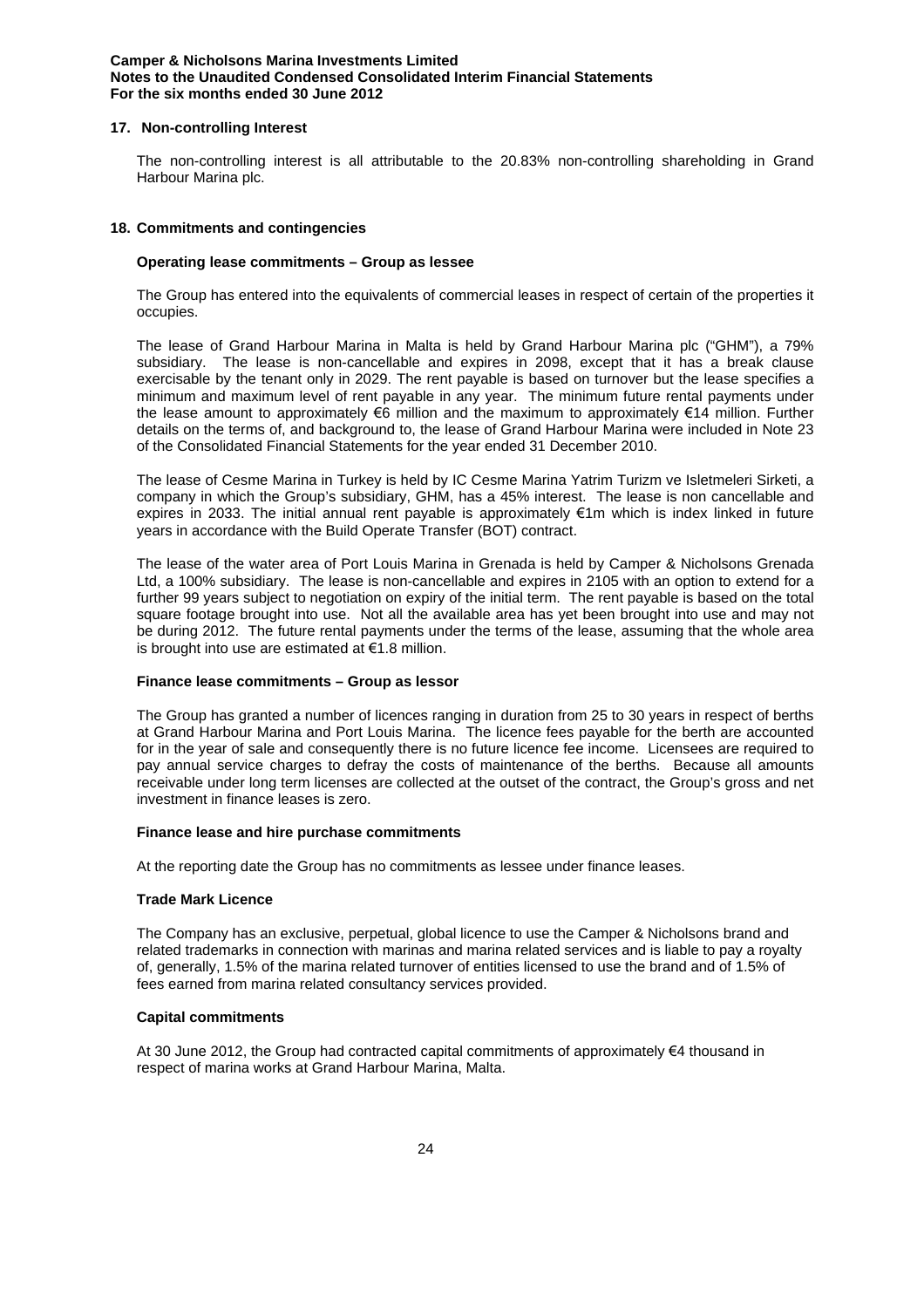### **18. Commitments and contingencies** (continued)

### **Contingent liabilities**

Neither the Parent Company nor the Group had any contingent liabilities at 30 June 2012 except as disclosed below.

### *Litigation and claims*

There were no changes in contingent liabilities as at 30 June 2012 when compared to those previously reported in the financial statements for the year ended 31 December 2011.

### *Guarantees*

The Parent Company has provided an unlimited guarantee in favour of the Bank of Nova Scotia in support of a loan facility provided to Camper & Nicholsons Grenada Limited.

The Parent Company currently acts as a guarantor and sponsor of IC Cesme's repayment obligations under the Term Facility and the Subordinated Loan to the extent of 45% of any non-payment. As part of the contractual arrangements for the sale of the Company's interest in IC Cesme to GHM, GHM has agreed to become guarantor in place of the Company but the legal formalities relating to this substitution had not been completed at 30 June 2012. GHM has indemnified the Company against any loss arising. The Group's potential liability at 30 June 2012 was €7,168,637 (December 2011: €6,617,387).

Grand Harbour Marina plc, a subsidiary, has provided a guarantee in respect of a performance bond amounting to €34,941 (December 2011: €34,941).

Camper & Nicholsons Grenada Services Limited, a subsidiary, has provided an unlimited guarantee in favour of The Bank of Nova Scotia in support of a loan facility provided to Camper & Nicholsons Grenada Limited.

### **19. Related party transactions**

# **Directors' Remuneration**

The annual basic Director's fees comprise £65,000 paid to the Chairman, £28,000 paid to the Chairman of the audit Committee and £25,000 paid to each of the other Directors. With effect from 1 June 2012 the Chairman offered to reduce his annual fees by £37,000 to £28,000. This resulted in a saving of £3,083 (€3,749) in the period. Mr Maris waived his Director fees for the first five months of the year giving a saving of £10,417 (€12,665). In addition Mr Maris is entitled to a salary of £170,000 in his position as Chief Executive Officer of Camper & Nicholsons Marinas, the Group's management subsidiary. With effect from 1 June 2012, Mr Maris offered to reduce his salary by £170,000 to Nil. This resulted in a saving of £16,036 (€19,497) in the period. Some of the Directors also receive fees of around €7,000 per annum as Directors of Grand Harbour Marina plc.

For the 6 months ended 30 June 2012, Directors' remuneration of €188,616 (30 June 2011: €150,209) was charged and a payable amount of €2,275 (31 December 2011: €Nil) was accrued in the Unaudited Condensed Consolidated Statement of Financial Position.

# **Loan from Maris Marine Holdings Limited**

Management of the Group was internalised in December 2008 when the Company acquired its Manager and Investment Advisor. The acquisition involved €1.5m of deferred consideration which, at the Company's request, was converted into a loan with extended payment terms. As at 30 June 2012, there was an outstanding balance on this loan of €325,500 (December 2011: €488,250) due to Maris Marine Holdings Limited, a company of which Nicholas Maris is the controlling shareholder. The key terms of this loan are shown in Note 15 to these financial statements.